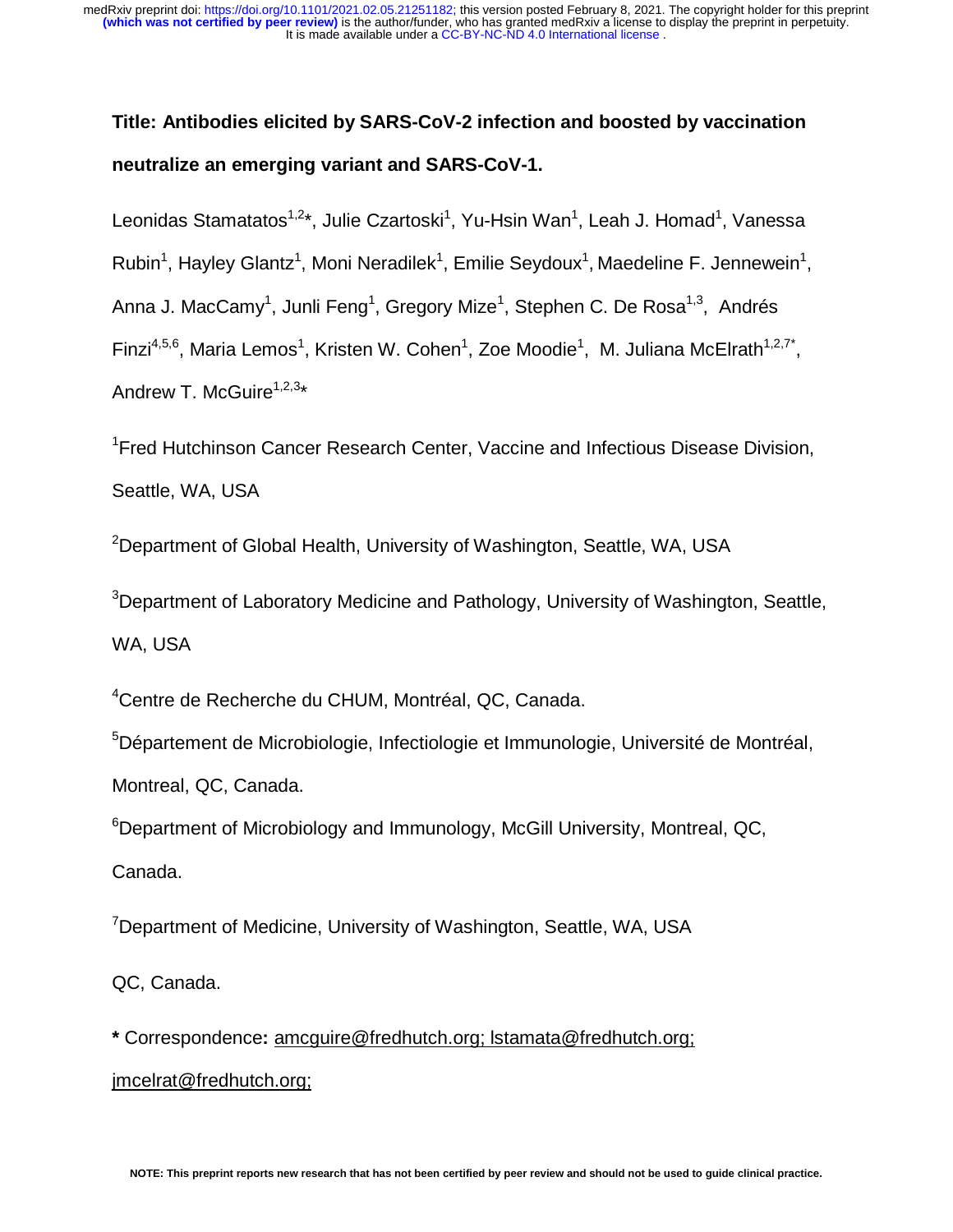#### **Abstract**

The emergence of SARS-CoV-2 variants raises concerns about their resistance to neutralizing antibodies elicited from previous infection, or from vaccination. Here we examined whether sera and monoclonal antibodies from convalescent donors, prior to and following a single immunization with the Pfizer or Moderna mRNA vaccines, neutralize the Wuhan-Hu-1 strain and a variant, B.1.351 from South Africa. Prevaccination sera weakly neutralized Wuhan-Hu-1 and sporadically neutralized B.1.351. Immunization with either vaccine generated anamnestic B and CD4+ T cell responses and a 1000-fold increase in neutralizing antibody titers against both strains and SARS-CoV-1. Neutralization was likely due to anti-RBD and anti-S2 antibodies. Our study highlights the importance of vaccination of both uninfected and of previously infected subjects, as the elicited immune response will neutralize distinct viral strains.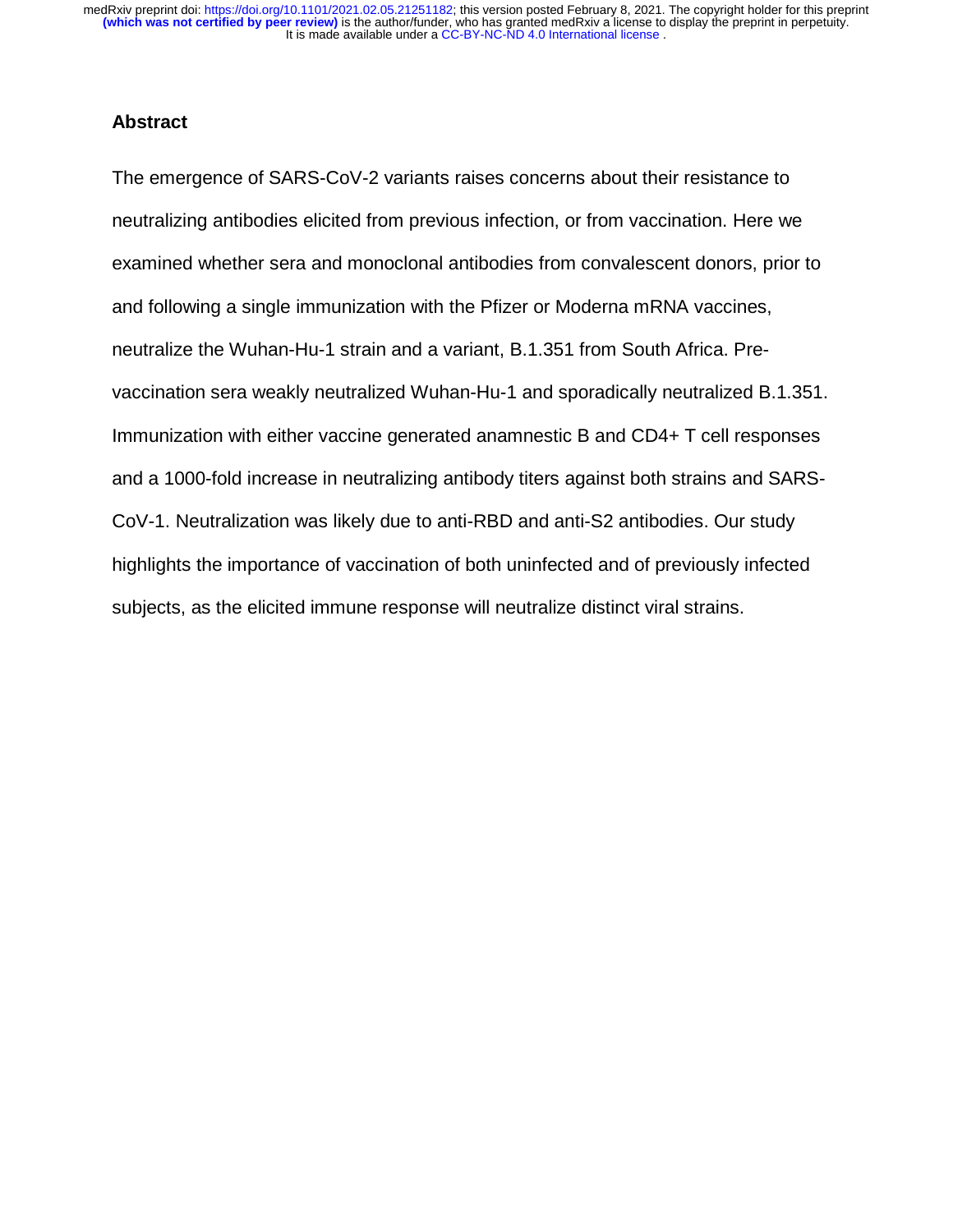#### **Introduction**

The SARS-CoV-2 betacoronavirus first emerged in the Hubei Province of China in late 2019 and has since infected over 95 million people and caused over 2 million deaths in 191 countries (*1-3*).

Infection is mediated by the viral spike protein (S) which is comprised of an Nterminal S1 domain that contains a N-terminal domain (NTD), a C-terminal domain (CTD), and a receptor binding domain (RBD) which mediates attachment to the entry receptor angiotensin converting enzyme 2 (ACE2) and a C-terminal S2 domain that contains the fusion machinery (*4-8*).

Pre-existing immunity to SARS-CoV-2 is associated with protection against reinfection in humans (*9-11*) and in non-human primates (*12, 13*). Although the correlates of protection in humans against repeat infection or following vaccination have not been firmly established, neutralizing antibodies are thought to be an important component of a protective immune response against SARS-CoV-2 infection (*14, 15*). In support of this, passive transfer of neutralizing antibodies limits respiratory tract infection and protects against symptomatic infection in animal models (*16-20*). Moreover, neutralizing antibodies may contribute to protection against infection in humans (*9*). SARS-CoV-2 infection rapidly elicits neutralizing antibody responses (*16, 21-24*) that decline, but remain detectable over several months (*25-29*).

The majority of serum neutralizing antibody responses elicited during natural infection are directed at the RBD (*21, 23, 30-32*). Numerous neutralizing anti-RBD monoclonal antibodies have been characterized, the most potent of which block the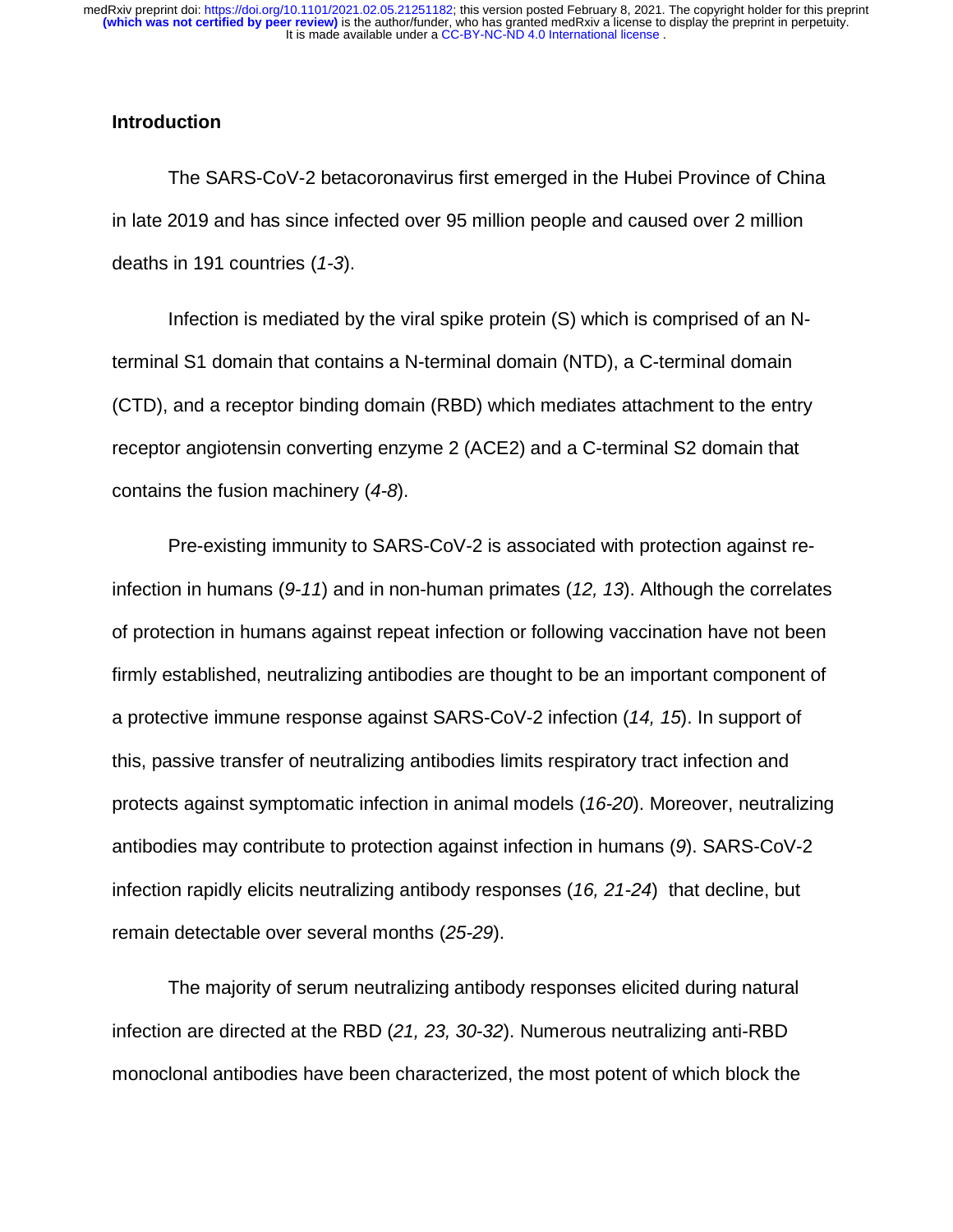RBD-ACE2 interaction (*16, 17, 22-24, 33-37*). Neutralizing mAbs targeting epitopes on the NTD of S1 (*24, 34, 38-40*) and S2 have also been identified (*41, 42*).

Two mRNA-based vaccines from Pfizer/BioNTech and Moderna have received emergency use authorization in several countries and mass vaccination efforts are underway. Both encode a stabilized ectodomain version of the S protein derived from the Wuhan-Hu-1 strain of SARS-CoV-2 isolated in December 2019(*43*), show greater than 94% efficacy at preventing COVID-19 illness (*44-47*) and elicit neutralizing antibodies (*48, 49*).

 Due to the high global burden of SARS-CoV-2 transmission viral evolution is occurring. It is estimated that circulating SARS-CoV-2 lineages accumulate nucleotide mutations at a rate of 1-2 mutations per month (Duchene et al. 2020). Recently, viral variants of concern have emerged in the United Kingdom (B.1.1.7), South Africa (B.1.351), and Brazil (P.1) that harbor specific mutations in their S proteins that may be associated with increased transmissibility (*50-55*).

Of particular concern are mutations found in the B.1.351 lineage which is defined by the D80A and D215G in the NTD, and the K417N, E484K, N501Y mutations in the RBD and the D614G mutation in S2 (*52, 56*). An A701V mutation in S2 is also observed at high frequencies, while deletions in 242-244 and a R246I mutation in the NTD and a mutation in the leader peptide (L18F) are present at lower frequencies (*52*).

The B.1.1.7, B.1.351, and P.1 lineages all harbor a N501Y mutation in the receptor binding domain which increases the affinity for the ACE2 receptor (*57, 58*), and a D614G mutation which increases virion spike density and infectivity(*59*). The B.1.351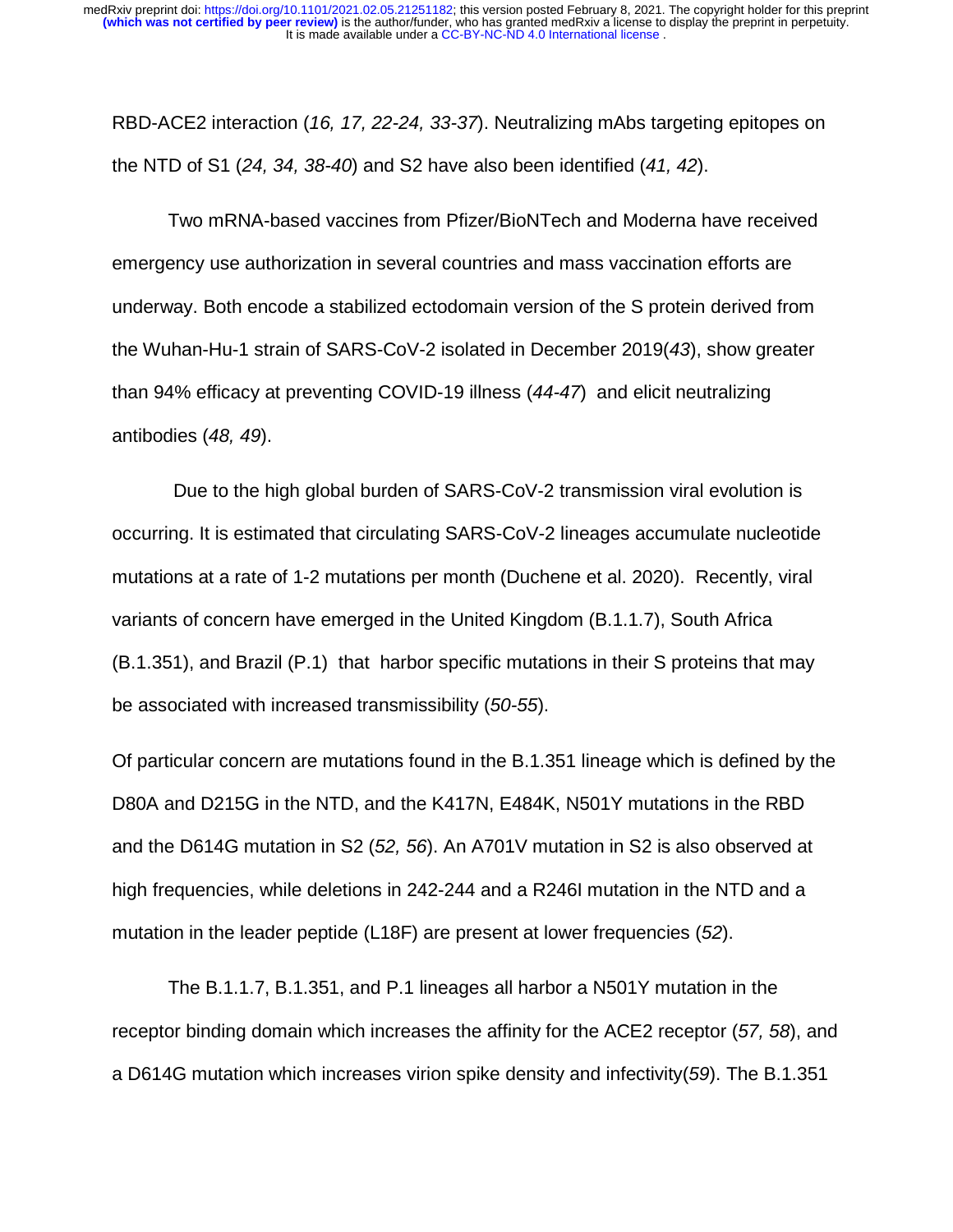and P.1 lineages also share the E484K mutations in the RBD and both variants are mutated at 417 (K417T in P.1).

Because mutations found in emergent S variants, decrease sensitivity to neutralization by monoclonal antibodies (mAbs), convalescent plasma and sera from vaccinated individuals (*27, 58, 60-70*), there is concern that these and other emerging variants can evade neutralizing antibody responses generated during infection with variants circulating earlier in the pandemic and also from neutralizing antibody responses elicited by vaccines that are based on the Wuhan-Hu-1 strain. Indeed, there is concern that these mutations are responsible for reduced efficacy observed in ongoing trials of SARS-CoV-2 vaccines in South Africa (*71, 72*).

Here we evaluated the susceptibility of a spike variant harboring lineage-defining and prevalent B.1.351 mutations found in circulating variants in South Africa to sera from 10 donors who recovered from COVID-19 and then later received a single immunization with either mRNA vaccine, as well as anti-spike mAbs isolated from infected but not vaccinated patients. Sera from recovered donors displayed weak neutralizing activities to the Wuhan Hu1 strain but only half were able to neutralize the B.1.351 strain, albeit weakly prior to vaccination. Immunization led to a significant increase in S- and RBD-specific memory B cell frequencies, serum IgG and IgA responses to RBD, IgG antibody responses against cell surface expressed Wuhan Hu1 and B.1.351 spike proteins. Moreover, an ~1000-fold increase in serum neutralizing antibody responses against both the vaccine-matched Wuhan Hu1 and mis-matched B.1.351 strain was observed, although the median neutralizing titers were significantly (2-3 fold) lower against the latter. Importantly, the post-vaccine sera were able to cross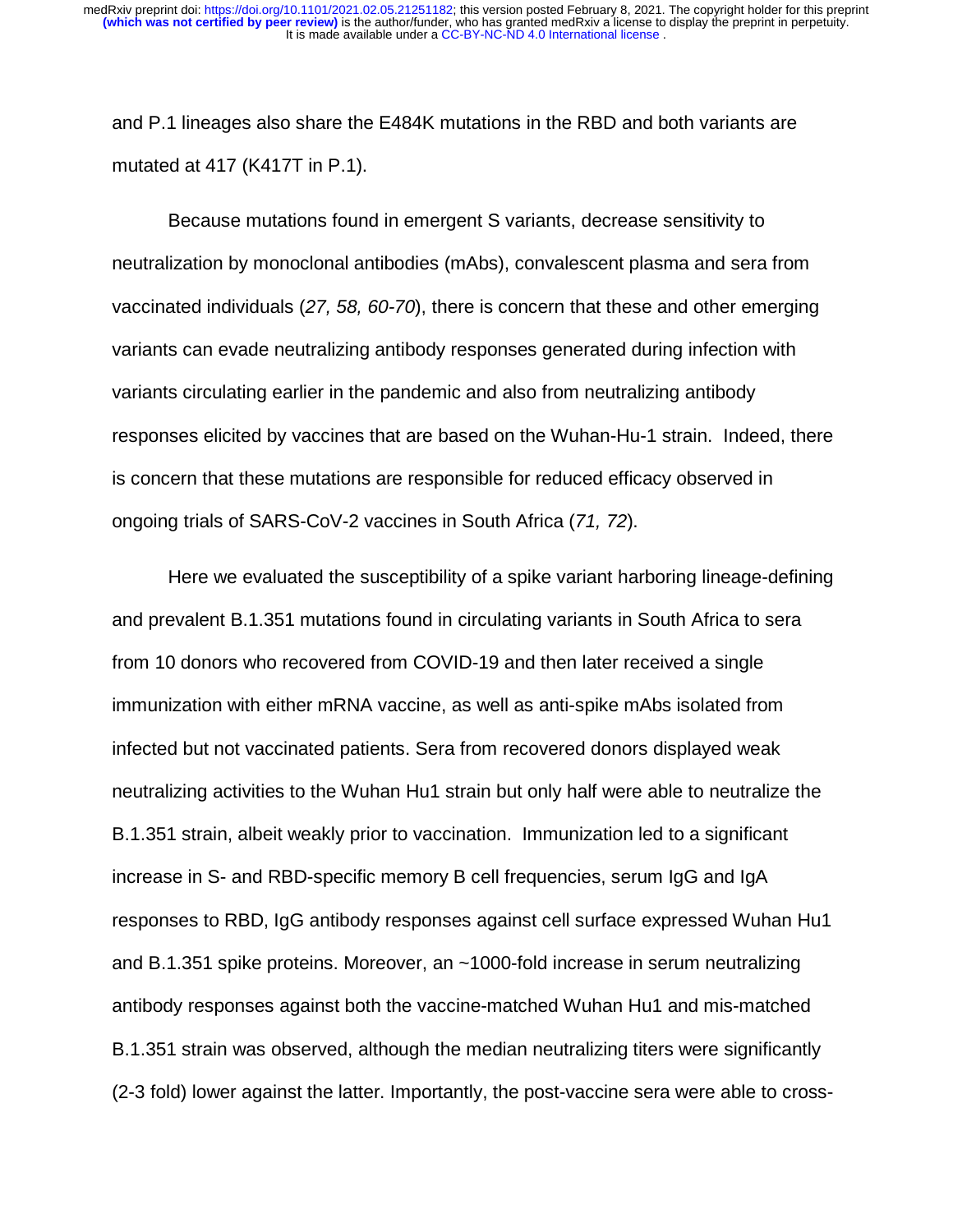neutralize a highly divergent SARS-CoV pseudovirus. Our neutralization studies with mAbs suggest that the observed neutralizing activities of post-vaccination sera are likely due to antibodies recognizing the RBD and S2, but not the NTD domain.

Overall, our results strongly suggest that boosting pre-existing immunity through vaccination with the Wuhan Hu1 spike will lead to an increase of neutralizing antibody responses not only against the vaccine-matched strain but also against emerging mutant variants.

#### **Results**

Antibody neutralization experiments were performed with pseudoviruses expressing either the full-length Wuhan Hu1 spike, or a spike containing the B.1.351 lineage defining S mutations D80A, D215G, K417N, E484K, N501Y and D614G mutations and the A701V mutation which is highly prevalent in this lineage. The viral stocks were appropriately diluted to achieve comparable entry levels during the neutralization experiments (Fig. S1).

We first evaluated the neutralizing potency of several mAbs targeting different epitopes: three against the RBD (CV30, CV3-1 and CV2-75) that inhibit the ACE2-RBD interaction, one against the NTD (CV1) and one against the S2 subunit (CV3-25) (Fig. S2). CV30 is a member of the VH3-53 class of antibodies that binds to the receptor binding motif (RBM) (*22, 33, 73-78*). CV30 makes direct contact with the K417 and N501 residues in the RBM that are mutated in the B.1.351 and P.1 lineages, but unlike other known VH3-53 mAbs it does not contact E484 (*78*). The neutralization potency of this mAb was ~10 fold weaker towards B.1.351 (Fig. 1A). Similarly, the non-VH3-53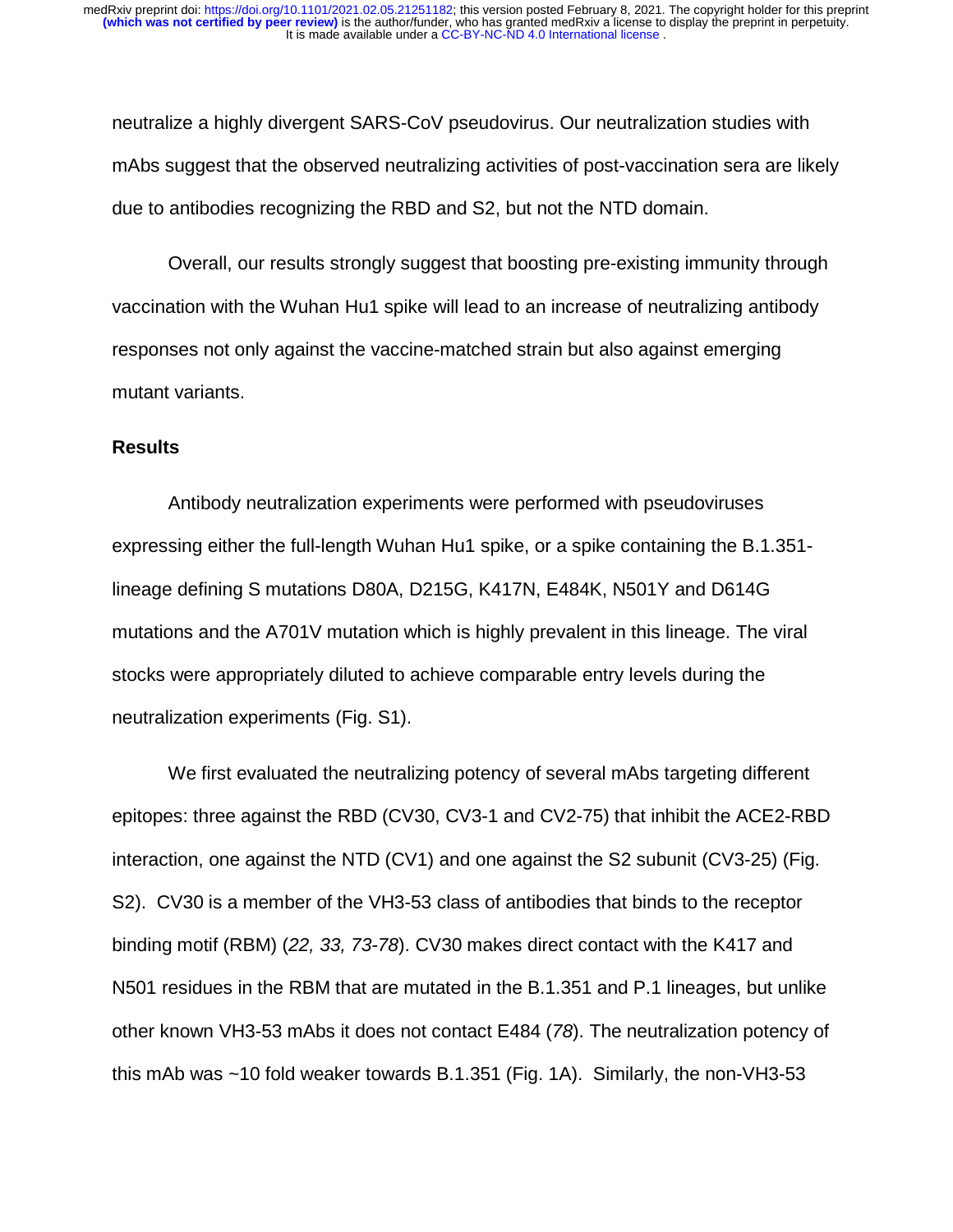mAbs CV3-1 and CV2-75, were 3- and 4-fold less potent against B.1.351 (Fig. 1B and C). In contrast, the anti-NTD CV1 mAb was unable to neutralize B.1.351 (Fig. 1D). The anti-S2 mAb CV3-25 neutralized both variants comparably (Fig. 1E). As expected, the anti-EBV control mAb AMMO1 (*79*) failed to neutralize either variant (Fig. 1F). Collectively these data indicate that the B.1.351 virus is more resistant to neutralizing antibodies generated during infection with viral variants from early in the pandemic. We therefore sought to determine whether B.1.351 is resistant to sera from recovered SARS-CoV-2 donors.

We collected blood and isolated serum and PBMC from persons with previously confirmed SARS-CoV-2 infection who later received a single dose of either the Pfizer/BioNTech or Moderna mRNA vaccine (Table 1). The RBD-specific IgG, IgM and IgA binding responses to the RBD from the Wuhan-Hu1 strain were measured before (average, 202 days post symptom onset; Table 1), and 13-20 days after immunization (average 16 days, Table 1). We observed a significant ~500-fold increase in median RBD-specific IgG titers (Fig. 2A, paired Wilcoxon p=0.002), and a significant 200-fold increase in median RBD-specific IgA titers (Fig. 2B, paired Wilcoxon p=0.004) after vaccination. RBD-specific IgM titers were generally lower and were not significantly boosted in response to vaccination (Fig. 2C). The antibody titers corresponded to an increase in RBD- (Fig. 2D) and S-specific  $\lg G$ <sup>+</sup> (Fig. 2E) memory B cell frequencies. Consistent with the serology data, an increase in the frequency of  $IgA^+$  (Fig. 2F) but not IgM<sup>+</sup> spike-specific memory B cells was observed (Fig. S3). In addition to memory B cell responses, vaccination also induced an S-specific CD4<sup>+</sup> T cell response (Fig. 2G). The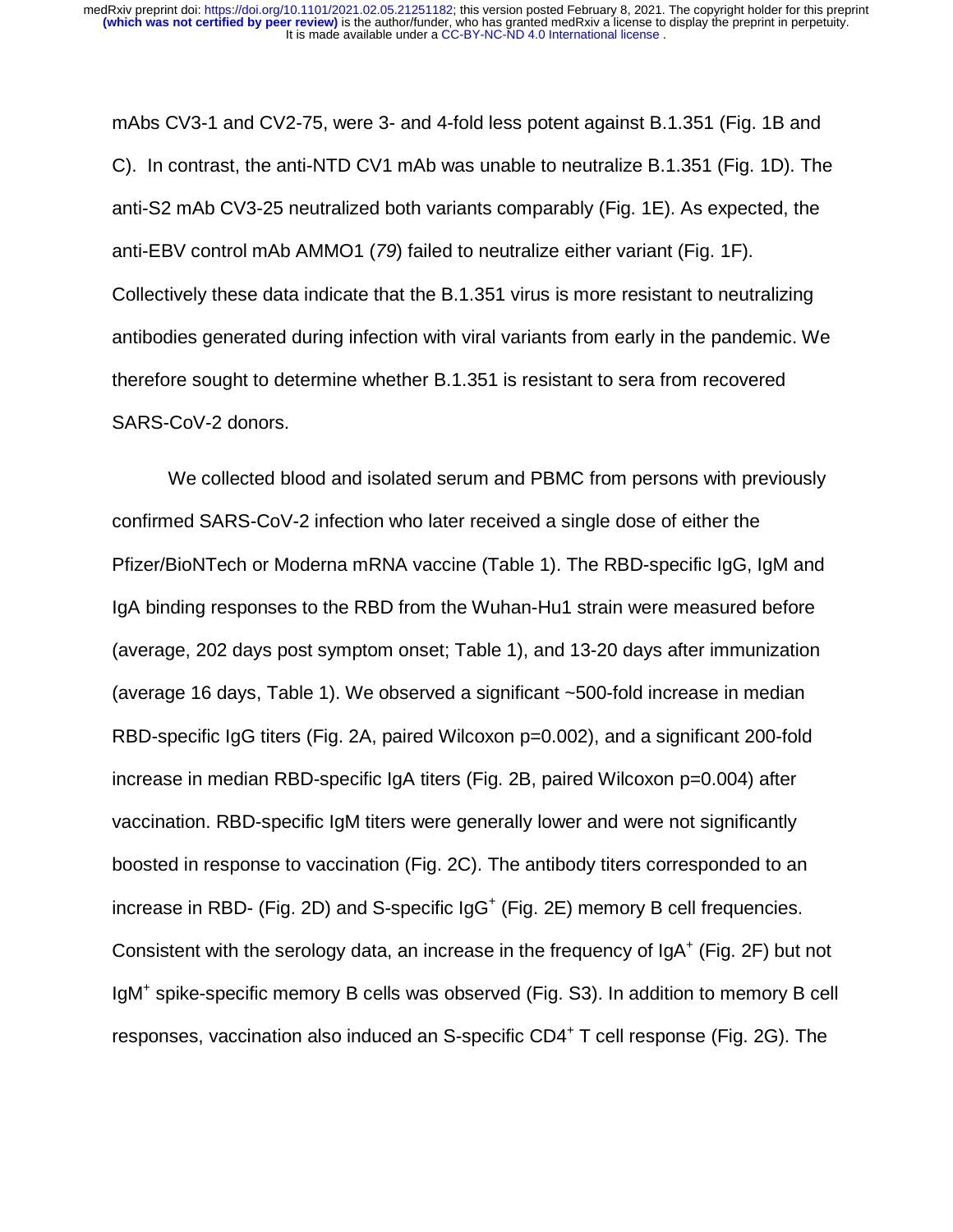increase in class switched B cells, CD4<sup>+</sup> T cells and antibody titers is consistent with an anamnestic response to the vaccine.

We next compared the binding of serum IgG to full-length SARS-CoV-2 S proteins derived from the Wuhan Hu-1 and the B.1.351 variant expressed on the surface of 293 cells using flow cytometry. Prior to immunization, the IgG responses to the Wuhan-Hu-1 spike were variable, with up to a 1000-fold difference between donors, one of whom had undetectable serum responses (Donor I) (Fig. 2H, median MFI = 70). A similar range of IgG responses were observed against the B.1.351 spike (Fig. 2I, median MFI = 73) before immunization. After vaccination, there was  $~50$ -fold increase in binding signal to both spikes but binding to the B.1.351 variant was significantly lower (Figs. 2H and I, median MFI 3850 and 3331 for Wuhan-Hu1 and B.1.351, respectively, paired Wilcoxon p=0.049).

We next compared the ability of pre- and post- vaccine serum to neutralize the Wuhan Hu1 and B.1.351 pseudovirus. Sera from 9 of 10 COVID-19 donors sampled before vaccination were able to neutralize the Wuhan-Hu-1 virus (Fig. 3A and S4). In contrast 5 of 10 pre-vaccine donor sera were unable to neutralize the B.1.351 virus, only 3 had ID<sub>50</sub> titers above 100; (Fig. 3A and S4). The median ID<sub>50</sub> of the prevaccination sera were significantly lower for the Wuhan Hu-1 as compared the B.1.351 virus (97 vs. 15, respectively, paired Wilcoxon  $p = 0.004$ ), and only two achieved 80% neutralization of the B.1.351 (Fig. 3B and S4).

Consistent with the observed increase in binding antibodies following immunization (Figs. 2 and 3), the neutralizing titers were boosted approximately 1000 fold against both strains (Fig. 3A and B, and S4). The half-maximal neutralizing antibody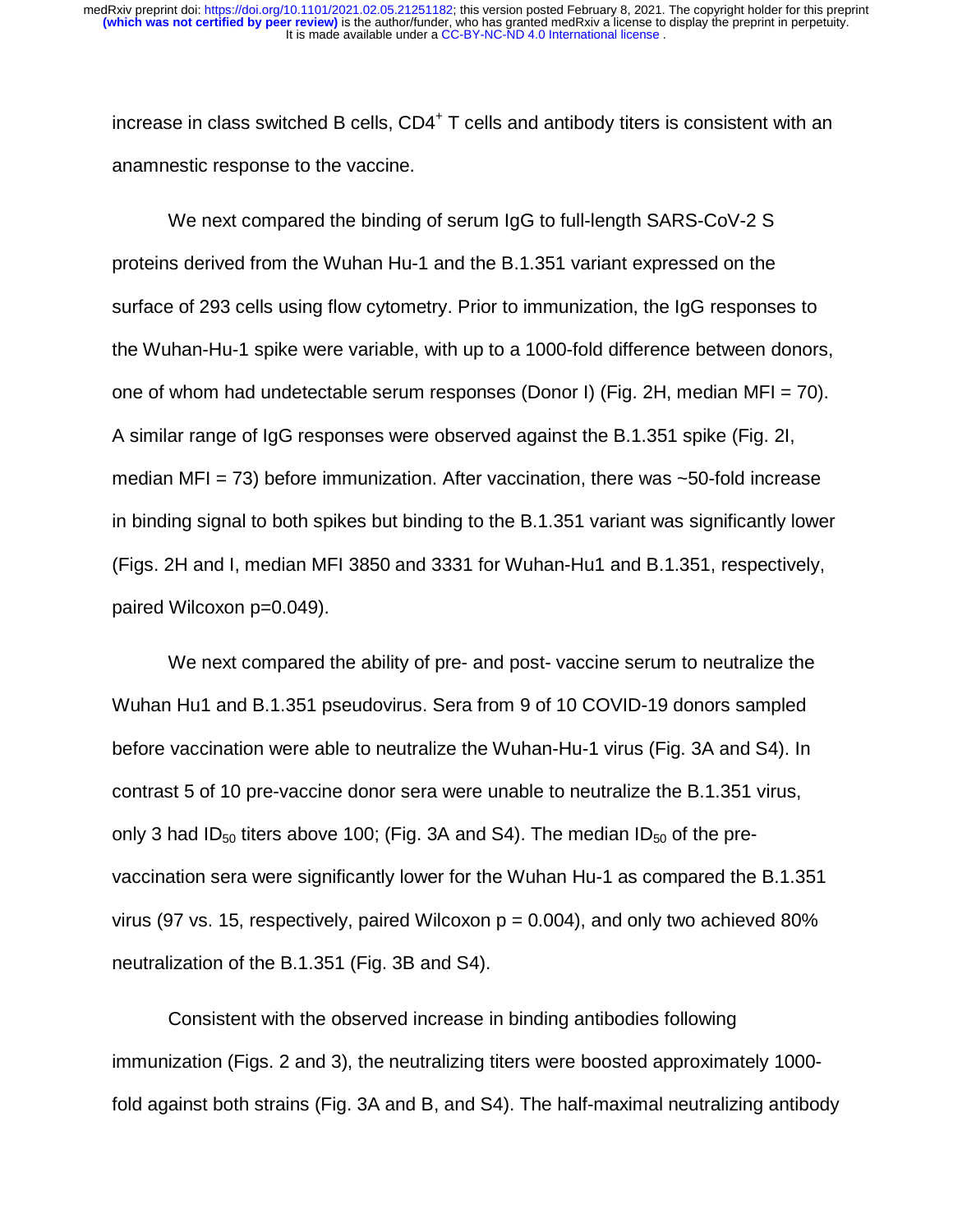titers ( $ID_{50}$ ) were significantly higher against the Wuhan Hu1 variant than against B.1.351 (medians, 14,100 vs. 5,156: paired Wilcoxon p=0.002) (Fig. 3A). The median  $ID<sub>80</sub>$  values were also significantly higher for the Wuhan Hu1 variant compared to the B.1.351 (5,935 vs. 2,814; paired Wilcoxon p=0.02) (Fig. 3B). The neutralizing titers to either strain before or after immunization were not correlated with the time of symptom onset and did not differ by COVID-19 severity (Figs. S5-S8).

The B.1.351 spike examined here contains 7 mutations making it 0.5% divergent from the Wuhan-Hu-1 strain. To assess whether the sera could neutralize representative variant that is much more divergent, we assessed their neutralizing potentials against a SARS-CoV-1 pseudovirus. SARS-CoV-1 and SARS-CoV-2 are 24%, 26% and 50% divergent in the overall S protein, RBD and receptor binding motif respectively (*80*). As a consequence, several mAbs that potently neutralize SARS CoV-2 fail to bind SARS-CoV-1 (*16, 22-24*). Consistent with the high level of sequence disparity, sera from recovered donors prior to vaccination were unable to neutralize SARS-CoV-1. However, a single dose of either mRNA vaccine elicited SARS CoV-1 neutralizing titers in all donors (Figs. 3A and B and S6) that were ~100 fold lower than the titers against the vaccine-matched Wuhan Hu1 strain (median  $ID_{50} = 265$  and median  $ID_{80} = 52$ , paired Wilcoxon p's=0.002).

#### **Discussion**

Our study reveals that sera from persons who were infected with SARS-CoV-2 early in the pandemic display generally weak neutralizing activities against the Wuhan Hu-1 virus at 4-8 months post-infection but a single immunization with either mRNA vaccines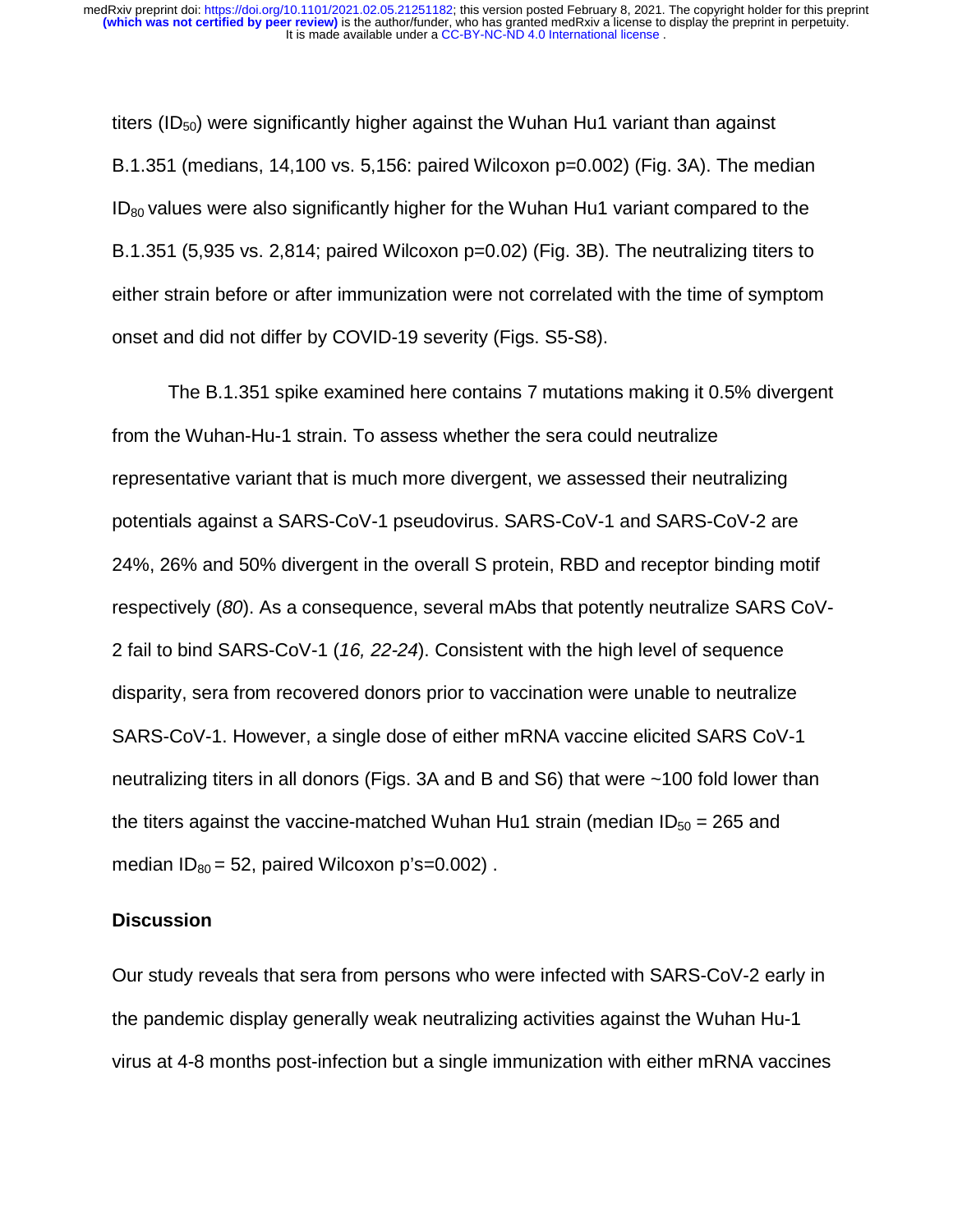encoding the Wuhan Hu-1 spike, elicited a robust recall response that boosted the neutralizing tiers by approximately 1000-fold.

The SARS-CoV-2 variant B.1.351 which carries several mutations found in highly transmissible variants circulating in South Africa and Brazil, and in agreement with another report was resistant to neutralization by several donors previously infected with SARS-CoV-2 (*66*). Importantly, vaccination elicited a robust neutralizing antibody response against B.1.351, albeit the neutralizing titers were significantly (2-3) fold lower than they were to the vaccine matched Wuhan-Hu-1 variant. A similarly reduced sensitivity to vaccine-elicited neutralizing antibodies has been reported for B.1.351 (*67*). Moreover, the vaccine elicited antibody responses capable of neutralizing SARS-CoV-1 that were absent in the pre-vaccine sera. Collectively our data suggest that vaccines based on one of the earliest clinical samples of SARS-CoV-2 is capable of boosting preexisting antibody titers such that they can neutralize highly divergent neutralizationresistant viral variants.

Both the Pfizer and Moderna vaccines elicit high tiers of anti-RBD and/or S1-directed antibodies (*48, 49*). Anti-RBD mAbs isolated from convalescent patients retain varying degrees of neutralizing activity against the mutant virus and immunization with either vaccine led to an increase in anti-RBD antibody responses. Collectively, our results suggest that the observed increase in neutralizing antibody responses post-vaccination is primarily due to an increase in anti-RBD antibodies. The inability of an NTD-directed mAb to neutralize B.1.351 however, suggests anti-NTD neutralizing antibodies generated in response to infection with variants from early in the pandemic, may not be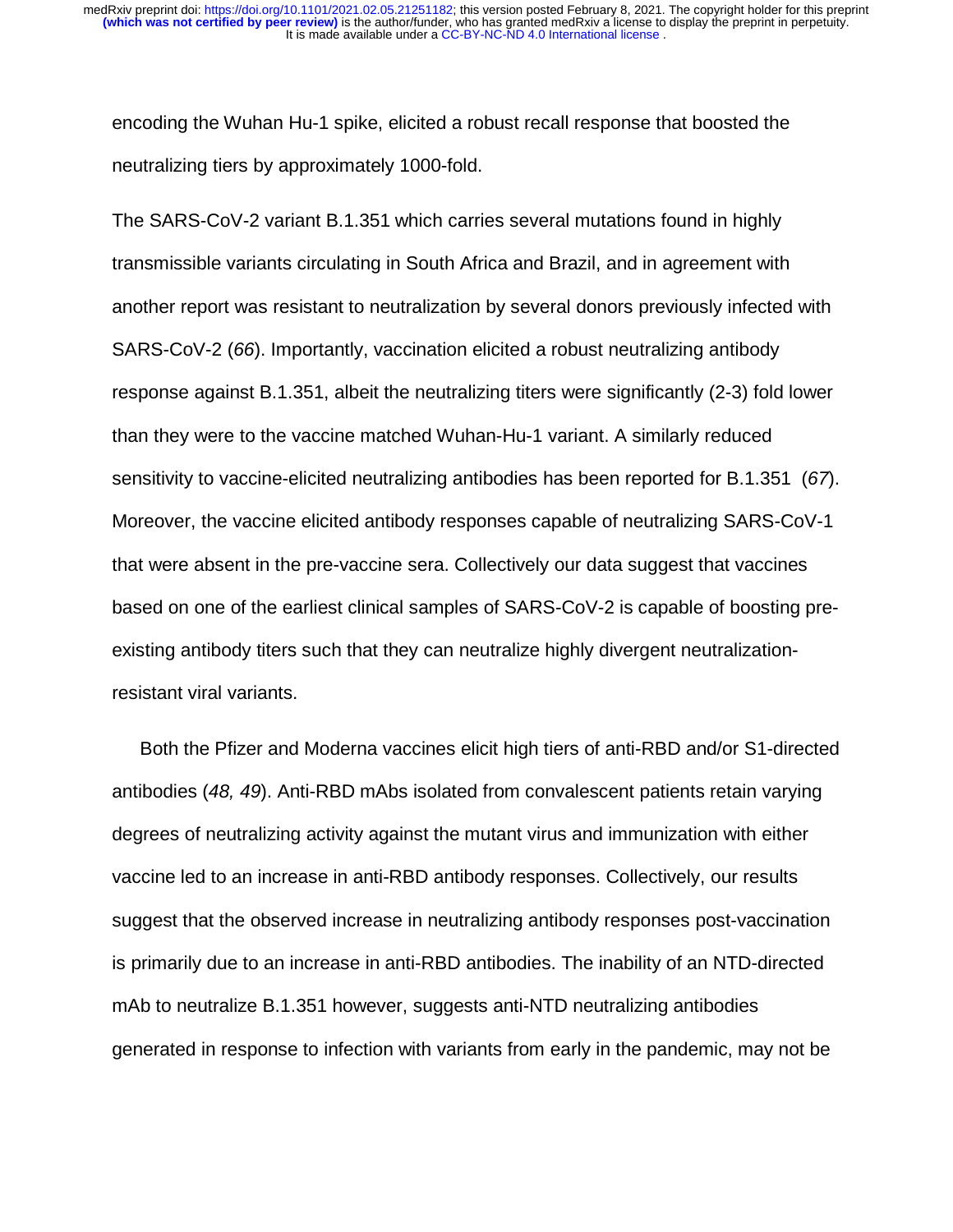effective against emerging mutant variants. Particularly since this region appears to tolerate antigenic variation in SARS-CoV-2 and other coronaviruses (*50, 52, 55, 81*).

Very few SARS-CoV-2 anti-S2 neutralizing mAbs have been characterized to date (*41, 42*). The anti-S2 neutralizing mAb CV3-25 tested here displayed comparable potency against the Wuhan Hu-1 and mutant strain evaluated here, indicating that anti-S2 antibodies may also have contributed to the observed increase in neutralizing antibody responses against both strains. This is further supported by the observed neutralization against SARS-CoV-1, which is more divergent from SARS-CoV-2 in the RBD and more conserved in S2. Also, CV3-25 may prove particularly useful for therapeutic or prophylactic applications against emerging viral variants.

Although the correlates of protection for SARS CoV-2 vaccines have not been established, studies in non-human primates indicate that even low titers of neutralizing antibodies are sufficient to prevent experimental SARS-CoV-2 infection in NHPs (*18*). Our study strongly suggests that previously infected subjects will benefit from even a single immunization with either the Pfizer or Moderna vaccines. They also suggest that boosting pre-existing antibody responses to the spike protein will lead to significant increases in serum neutralizing antibody responses against vaccine-matched and emerging variants.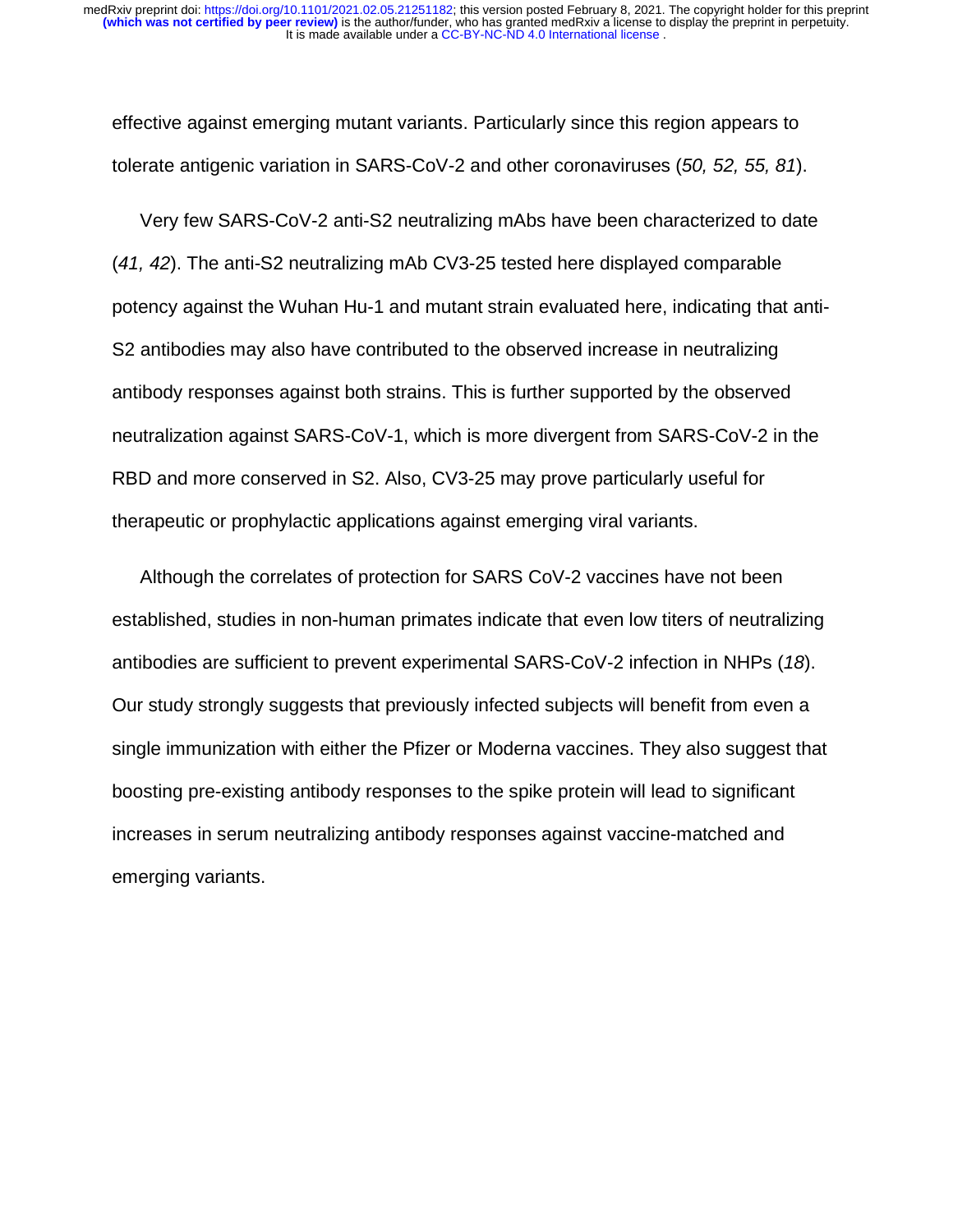### **Material and Methods**

#### *Human Subjects*

Peripheral blood mononuclear cells (PBMCs) and serum were collected from donors who recovered from SARS-CoV-2 infection and were the first 10 who then subsequently received a SARS-CoV-2 vaccine as part of the study, "Seattle COVID-19 Cohort Study to Evaluate Immune Responses in Persons at Risk and with SARS-CoV-2 Infection". Serum from pre-pandemic controls were blindly selected at random from the study, "Establishing Immunologic Assays for Determining HIV-1 Prevention and Control", with no considerations made for age, or sex. Both studies were recruited at the Seattle HIV Vaccine Trials Unit (Seattle, Washington, USA). Informed consent was obtained from all participants and the Fred Hutchinson Cancer Research Center Institutional Review Board approved the studies and procedures (IR10440 and IR5567).

#### *Cell Lines*

All cell lines were incubated at  $37^{\circ}$ C in the presence of  $5\%$  CO<sub>2</sub>. 293-6E (human female) and 293T cells (human female) cells were maintained in Freestyle 293 media with gentle shaking. HEK-293T-hACE2 (human female) were maintained in DMEM containing 10% FBS, 2 mM L-glutamine, 100 U/ml penicillin, and 100 µg/ml streptomycin (cDMEM).

#### *Recombinant CoV proteins and mAbs*

A stabilized version of the recombinant SARS-CoV-2 spike protein (S2P) and the SARS CoV-2 RBD were produced in 293E cells as previously described (*8, 22*). Recombinant CV1, CV30 and AMMO1 were expressed in 293 cells and purified using protein A resin as previously described (*22, 79*). CV3-1, CV3-25, CV2-75 mAbs were isolated from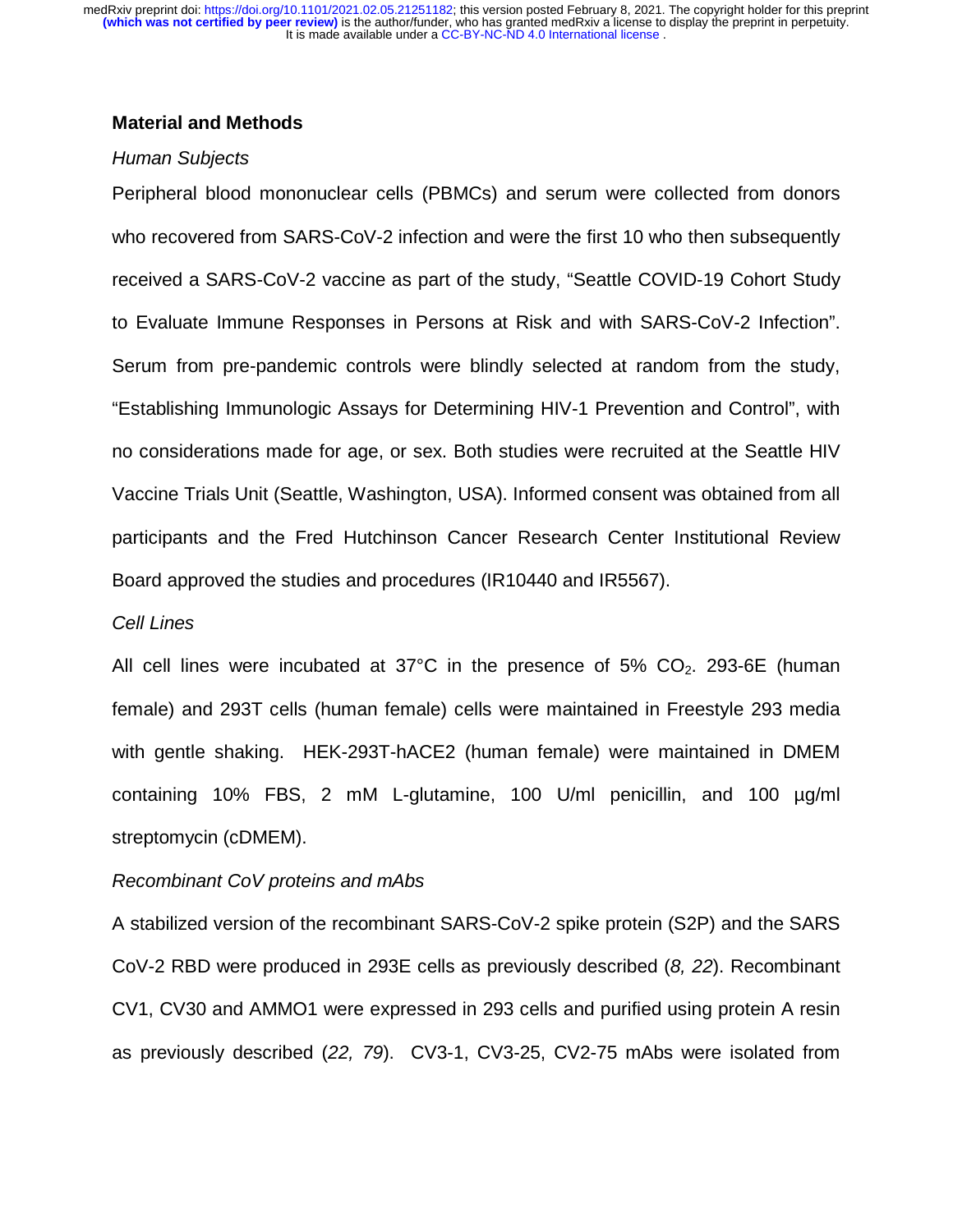donors previously infected with SARS-CoV-2 using recombinant S2P as bait using methods outlined in (*22*)

*Generation of plasmids expressing SARS-CoV-1 and SARS-CoV-2 spike variants.* 

To generate a plasmid encoding the SARS-CoV-2 spike B.1.351 variant (pHDM-SARS-CoV-2-Spike- B.1.351) we designed primers that anneal 5' of the D80 codon and just 3' of the A701 codon on the pHDM-SARS-CoV-2 Spike Wuhan-Hu-1 plasmid that were used to amplify cDNA corresponding to the N and C termini of the spike protein and the plasmid backbone using Platinum SuperFi II DNA Polymerase (Thermofisher Cat# 12368010) according to the manufacturer's instructions. cDNA encoding the rest of the spike protein including the D80A, D215G, K417N, E484K, N501Y, D614G and A701V mutations was synthesized as two g blocks (Integrated DNA technologies). The first had 30nt of homology with the PCR amplified vector backbone at the 5' end. The second included and 30nt of homology with the 3' end of the first block at the 5' end and 30nt of homology with the PCR amplified vector backbone at the 3' end. The g blocks and PCR product were ligated together using InFusion HD cloning Plus (TakaraBio Cat#638920).

To generate a plasmid encoding the SARS-CoV-2 spike, codon-optimized cDNA corresponding to the SARS-CoV S protein (Urbani, GenBank: AAP13441.1) flanked on the 5' end by 30nt of homology upstream of and including the EcoRI site, and flanked on the 3' end by 30nt of homology downstream of and including the HindIII site on the pHDM-SARS-CoV-2 Spike Wuhan-Hu-1 plasmid was synthesized by Twist Biosciences. The synthesized DNA was cloned into the pHDM-SARS-CoV-2 Spike Wuhan-Hu-1 plasmid that was cut with EcoRI and HindIII and gel purified to remove the SARS-CoV-2 Spike cDNA using InFusion HD cloning Plus (TakaraBio Cat#638920). The sequences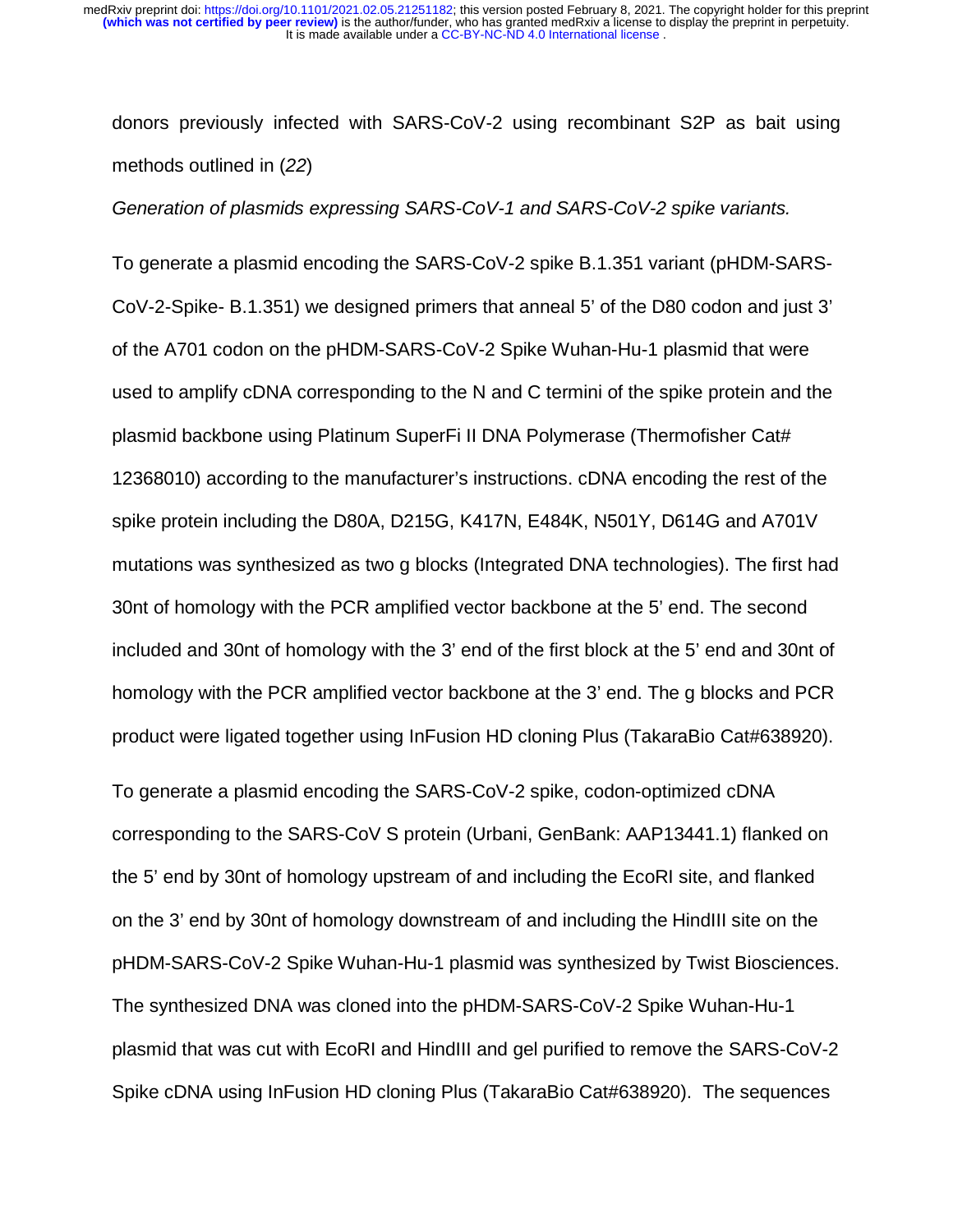of the cDNA in pHDM-SARS-CoV-Spike-B.1.351 and pHDM-SARS-CoV Spike were verified by Sanger sequencing (Genewiz Inc.).

#### *Pseudovirus neutralization assay*

HIV-1 derived viral particles were pseudotyped with full length wildtype S from Wuhan Hu1, B.1.351, or SARS CoV-1 using a previously described reporter system (*82*), Briefly, plasmids expressing the HIV-1 Gag and pol (pHDM540 Hgpm2), HIV-1Rev (pRC-CMV-rev1b), HIV-1 Tat (pHDM-tat1b), the SARS-CoV-2 spike (pHDM-SARS-CoV-2 Spike Wuhan-Hu-1, pHDM-SARS-CoV-2 Spike B.1.351, or pHDM-SARS-CoV-1 Spike) and a luciferase/GFP reporter (pHAGE-CMV-Luc2-IRES542 ZsGreen-W ) were co-transfected into 293T cells at a 1:1:1:1.6:4.6 ratio using 293 Free transfection reagent according to the manufacturer's instructions. Pseudoviruses lacking a spike protein were also produced as a control for specific viral entry. Pseudoviron production was carried out at 32 ˚C for 72 hours after which the culture supernatant was harvested, clarified by centrifugation and frozen at -80˚C.

293 cells stably expressing human ACE2 (293T-ACE2)(*82*) were seeded at a density of  $4x10<sup>3</sup>$  cells/well in a 100  $\mu$ L volume in 96 well flat bottom black-walled, clear bottom tissue culture plates (Greiner CELLSTAR Cat#655090). The next day, mAbs or sera were serially diluted in 70 µL of cDMEM in 96 well round bottom master plates in duplicate wells. 30 µL of serially diluted mAbs or sera from the master plate were replica plated into 96 well round bottom plates. An equal volume of viral supernatant diluted to achieve comparable luciferase values between SARS-CoV-2 variants (Fig S1) was added to 96 well round bottom plates containing identical serial dilutions from the same master plate, and incubated for 60 min at 37 ˚C. Meanwhile 50 μL of cDMEM containing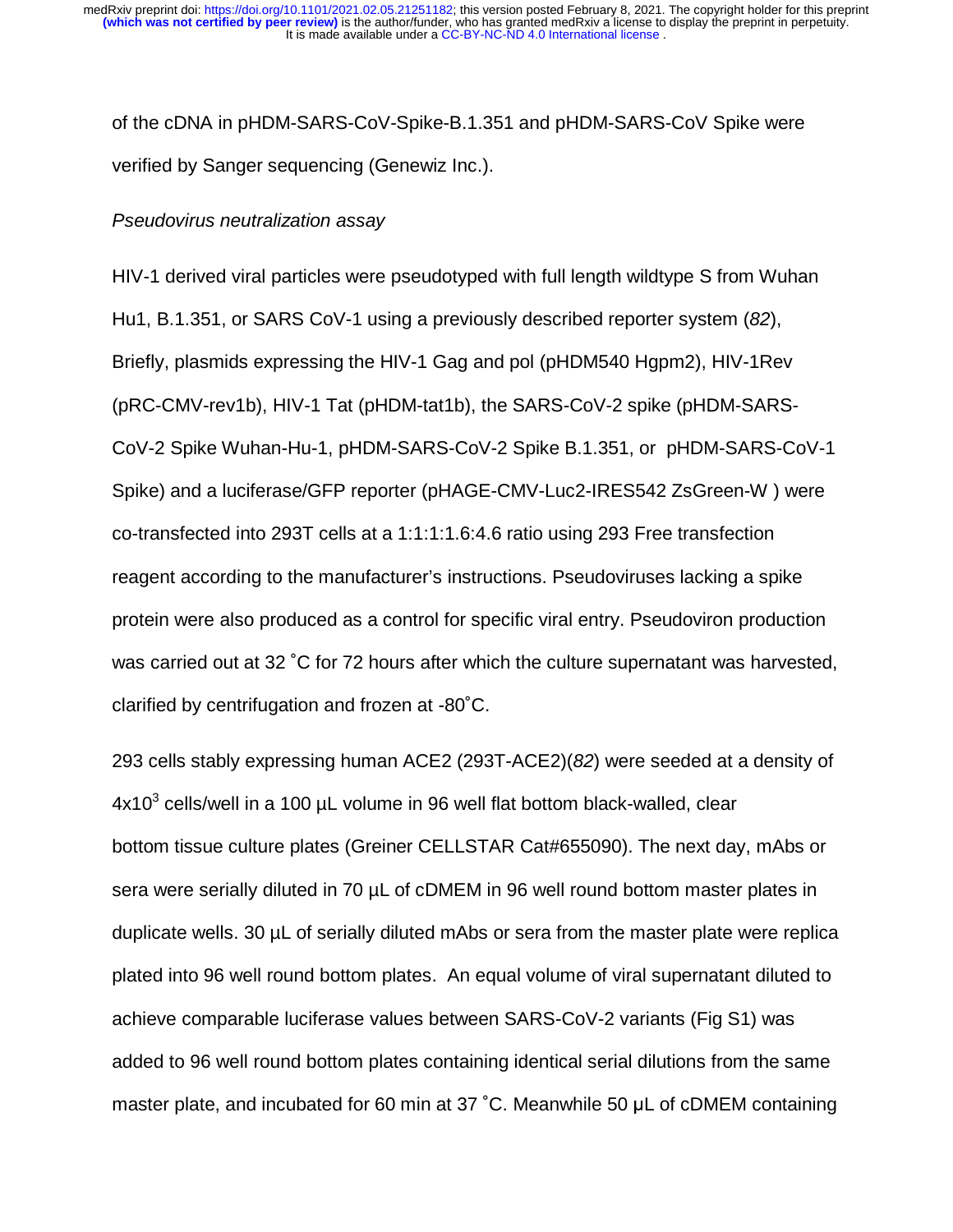6 µg/mL polybrene was added to each well of 293T-ACE2 cells (2 µg/mL final concentration) and incubated for 30 min. The media was aspirated from 293T-ACE2 cells and 100 µL of the virus-antibody mixture was added. The plates were incubated at 37˚C for 72 hours. The supernatant was aspirated and replaced with <sup>100</sup>μL of Steadyglo luciferase reagent (Promega) and read on a Fluorskan Ascent Fluorimeter. Control wells containing virus but no antibody (cells + virus) and no virus or antibody (cells only) were included on each plate.

Percent neutralization for each well was calculated as the RLU of the average of the cells + virus wells, minus test wells (cells +mAb/sera + virus), and dividing this result difference by the average RLU between virus control (cells + virus) and average RLU between wells containing cells alone, multiplied by 100. The antibody concentration, or serum dilution that neutralized 50% or 80% of infectivity ( $IC_{50}$  and  $IC_{80}$  for mAbs,  $ID_{50}$ and  $ID<sub>80</sub>$  for serum) was interpolated from the neutralization curves determined using the log(inhibitor) vs. response -- Variable slope (four parameters) fit using automatic outlier detection in Graphpad Prism Software.

#### *Cell surface SARS-CoV-2 S binding assay*

pHDM-SARS-CoV-2 Spike Wuhan-Hu-1, or pHDM-SARS-CoV-2 Spike B.1.351 were transfected into suspension-adapted 293 cells using 293 Free transfection reagent according to the manufacturer's instructions. Transfected cells were incubated for 24h at 37ºC with shaking and then harvested, washed with chilled FACS wash buffer (PBS +2% FBS + 1 mM EDTA) and placed on ice.

To analyze serum antibody binding, serum was diluted 1:100 in triplicate wells. An equal volume containing 5x10<sup>5</sup> 293 cells expressing SARS-CoV-2 spike protein was added to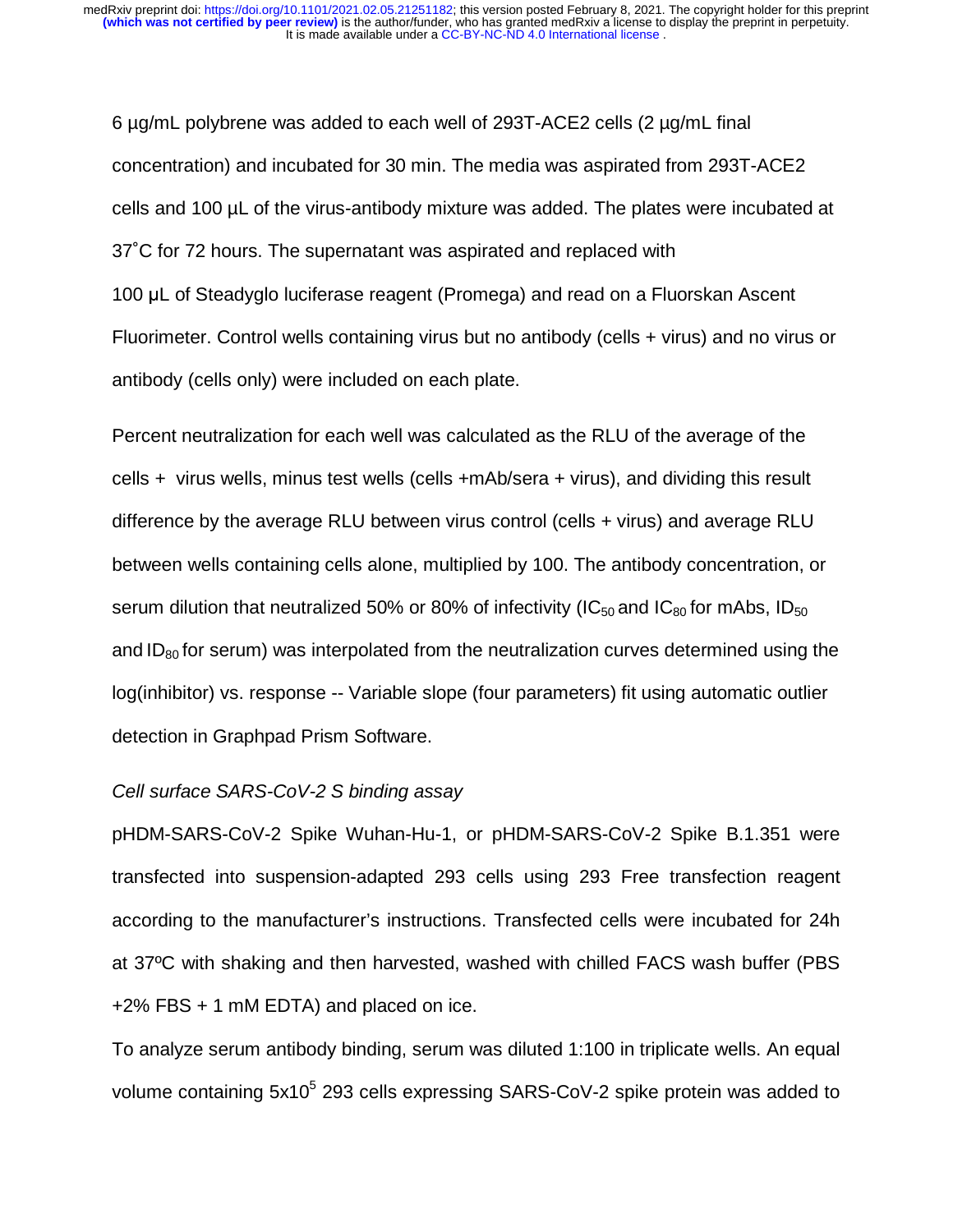each well and incubated for 30 min on ice. The cells were then washed with FACS buffer and then incubated with a PE-conjugated AffiniPure Fab fragment goat antihuman IgG (1:100 dilution, Jackson Immuno Research, Cat # 2-1565-050) and a fixable live/dead stain (1:200 dilution, eBioscience, Cat # 65-0866-18) in 50µl FACS buffer and incubated for an additional 20 min on ice. The cells were then washed with FACS buffer and fixed with 10% formalin. The mean fluorescence PE intensity (MFI) on live cells was measured on a BD LSR-II cytometer and the data analyzed using Flow Jo version 9.9.4. For each serum sample or mAb dilution the average MFI of PE signal measured on mock transfected was subtracted from the MFI of cells expressing spike.

#### *RBD ELISAs*

Half-well area plates (Greiner) were coated with purified RBD protein at 16.25ng/well in PBS (Gibco) for 14-24h at room temperature. After 4 150ul washes with 1X PBS, 0.02% Tween-2 (Sigma) using the BioTek ELx405 plate washer, the IgA and IgG plates were blocked at 37°C for 1-2 hours with 1X PBS, 10% non-fat milk (Lab Scientific), 0.02% Tween-20 (Sigma); IgM plates were blocked with 1X PBS, 10% non-fat milk, 0.05% Tween-20.

Serum samples were heat inactivated by incubating at 56°C for 30 minutes, then centrifuged at 10,000 x g / 5 minutes, and stored at 4°C previous to use in the assay. For IgG ELISAs, serum was diluted into blocking buffer in 7-12 1:4 serial dilutions stating at 1:50. For IgM and IgA ELISAs, serum was diluted into 7 1:4 serial dilutions stating at 1:12.5 to account for their lower concentration. A qualified pre-pandemic sample (negative control) and a standardized mix of seropositive serums (positive control) was run in each plate and using to define passing criteria for each plate. All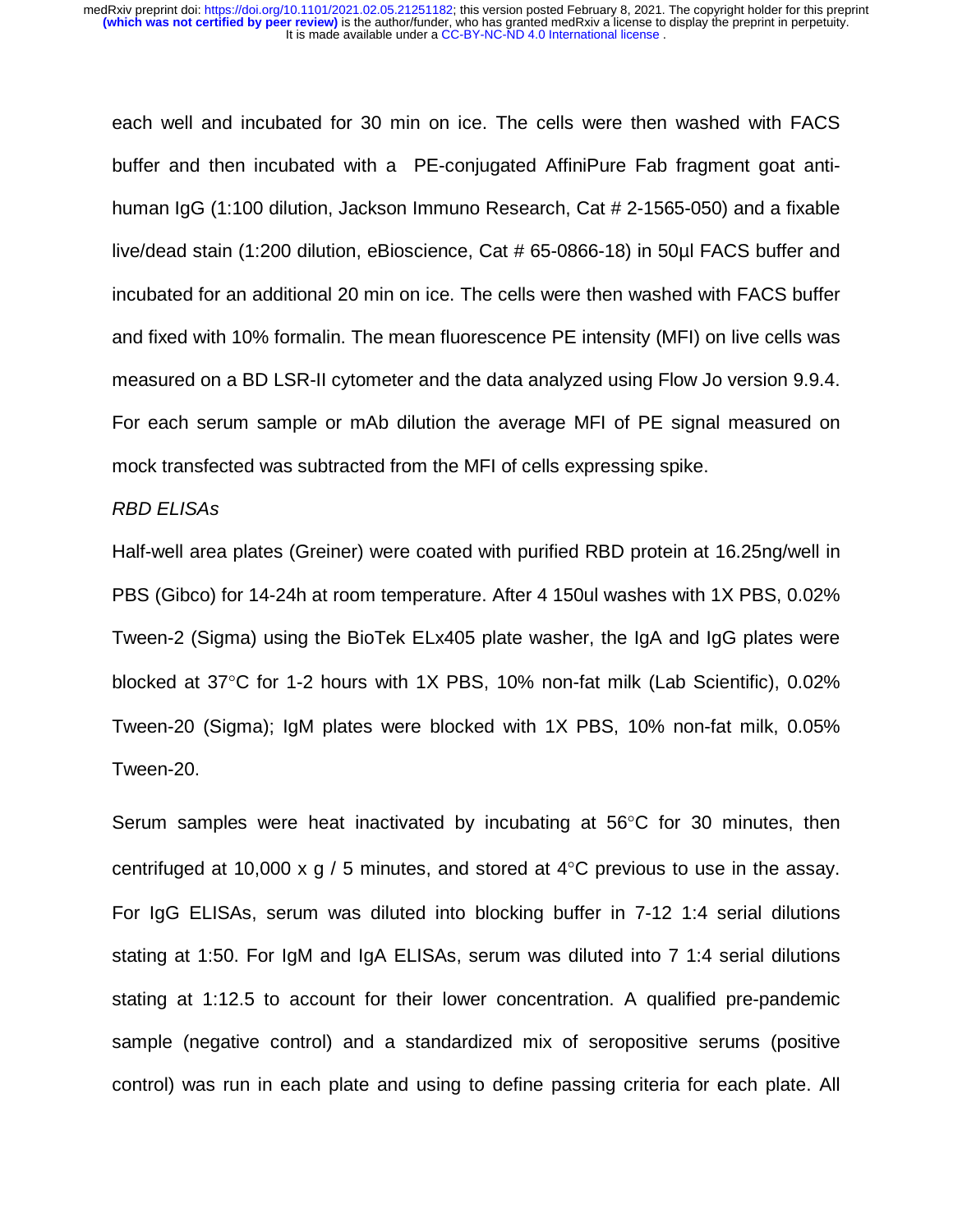controls and test serums at multiple dilutions were plated in duplicate and incubated at 37°C for 1 hour, followed by 4 washes in the automated washer. 8 wells in each plate did not receive any serum and served as blocking controls.

Plates then were plated with secondary antibodies (all from Jackson ImmunoResearch) diluted in blocking buffer for 1h at 37C. IgG plates used donkey anti-human IgG HRP diluted at 1:7500; IgM plates used goat anti-human IgM HRP diluted at 1:10,000; IgA plates used goat anti-human IgA HRP at 1:5000. After 4 washes, plates were developed with 25ul of SureBlock Reserve TMB Microwell Peroxide Substrate (Seracare) for 4 min, and the reaction stopped by the addition of 50μl 1N sulfuric acid (Fisher) to all wells. Plates were read at OD<sub>450nm</sub> on SpectraMax i3X ELISA plate reader within 20 min of adding the stop solution.

OD450nm measurements for each dilution of each sample were used to extrapolate endpoint titers when CVs were less than 20%. Using Excel, endpoint titers were determined by calculating the point in the curve at which the dilution of the sample surpassed that of 5 times the average  $OD_{450nm}$  of blocking controls + 1 standard deviation of blocking controls.

#### *Spike and RBD memory B cell flow cytometry assays*

Fluorescent SARS-CoV-2-specific S6P (*83*) (provided by Roland Strong, Fred Hutchinson Cancer Research Center, Seattle, WA) and RBD probes were made by combining biotinylated protein with fluorescently labeled streptavidin. The S6P probes were made at a ratio of 1:1 molar ratio of trimer to SA. Two S6P probes, one labeled with AlexaFluor488 (Invitrogen), one labeled with AlexaFluor647 (Invitrogen), were used in this panel in order to increase specificity of the detection of SARS-CoV-2-specific B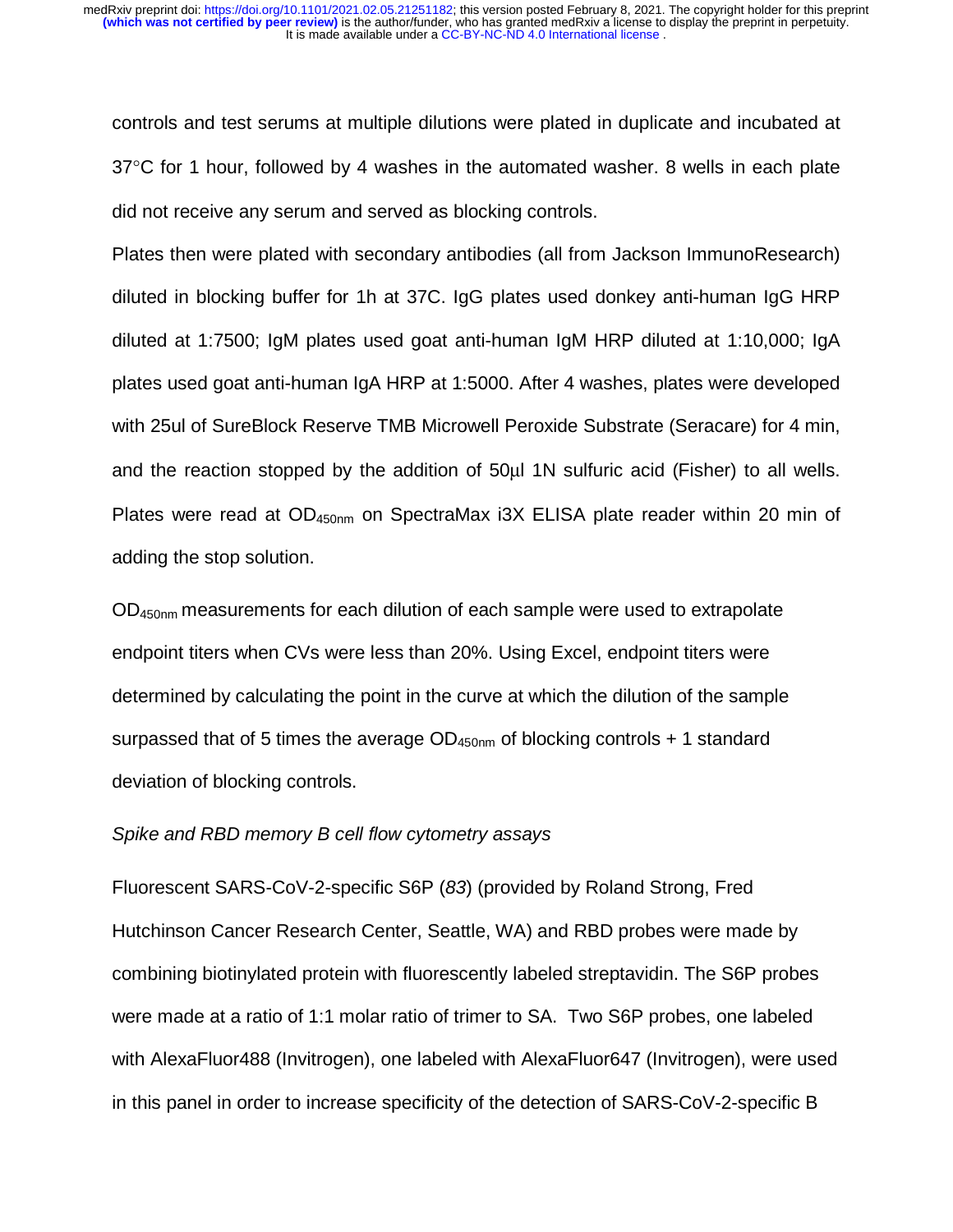cells. The RBD probe was prepared at a 4:1 molar ratio of RBD monomers to SA, labeled with R-phycoerythrin (Invitrogen). Cryopreserved PBMCs from SARS-CoV-2 convalescent participants and a pre-pandemic SARSCoV-2-naïve donor were thawed at 37°C and stained for SARS-CoV-2-specific memory B cells with a flow cytometry panel shown in Supplementary Table 1. Cells were stained first with the viability stain (Invitrogen) in PBS for 15 min at 4°C. Cells were then washed with 2% FBS/PBS and stained with a cocktail of the three probes for 30 min at 4°C. The probe cocktail was washed off with 10% FBS/PBS and the samples were stained with the remaining antibody panel and incubated for 25 min at 4°C. The cells were washed two times and resuspended in 1% paraformaldehyde/1x PBS for collection on an LSR II flow cytometer (BD Biosciences). Data was analyzed in Flow Jo version 9.9.4.

#### *Intracellular Cytokine Staining (ICS) Assay*

Flow cytometry was used to examine SARS-CoV-2-specific CD4+ T-cell responses using a validated ICS assay. The assay was similar to published reports(*84, 85*) and the details of the staining panel are included in Supplemental Table 2. Two peptide pools (15 amino acids overlapping by 11 amino acids, provided by BioSynthesis) covering the spike protein of SARS-CoV-2 were used for the six-hour stimulation. Peptide pools were used at a final concentration of 1  $\mu$ g/ml for each peptide. As a negative control, cells were not stimulated, only the peptide diluent (DMSO) was included. As a positive control, cells were stimulated with a polyclonal stimulant, staphylococcal enterotoxin B (SEB). Cells expressing IFN-γ and/or IL-2 and/or CD154 was the primary endpoint for antigen-specific CD4<sup>+</sup> T cells. The overall response to spike was defined as the sum of the background-subtracted responses to the spike 1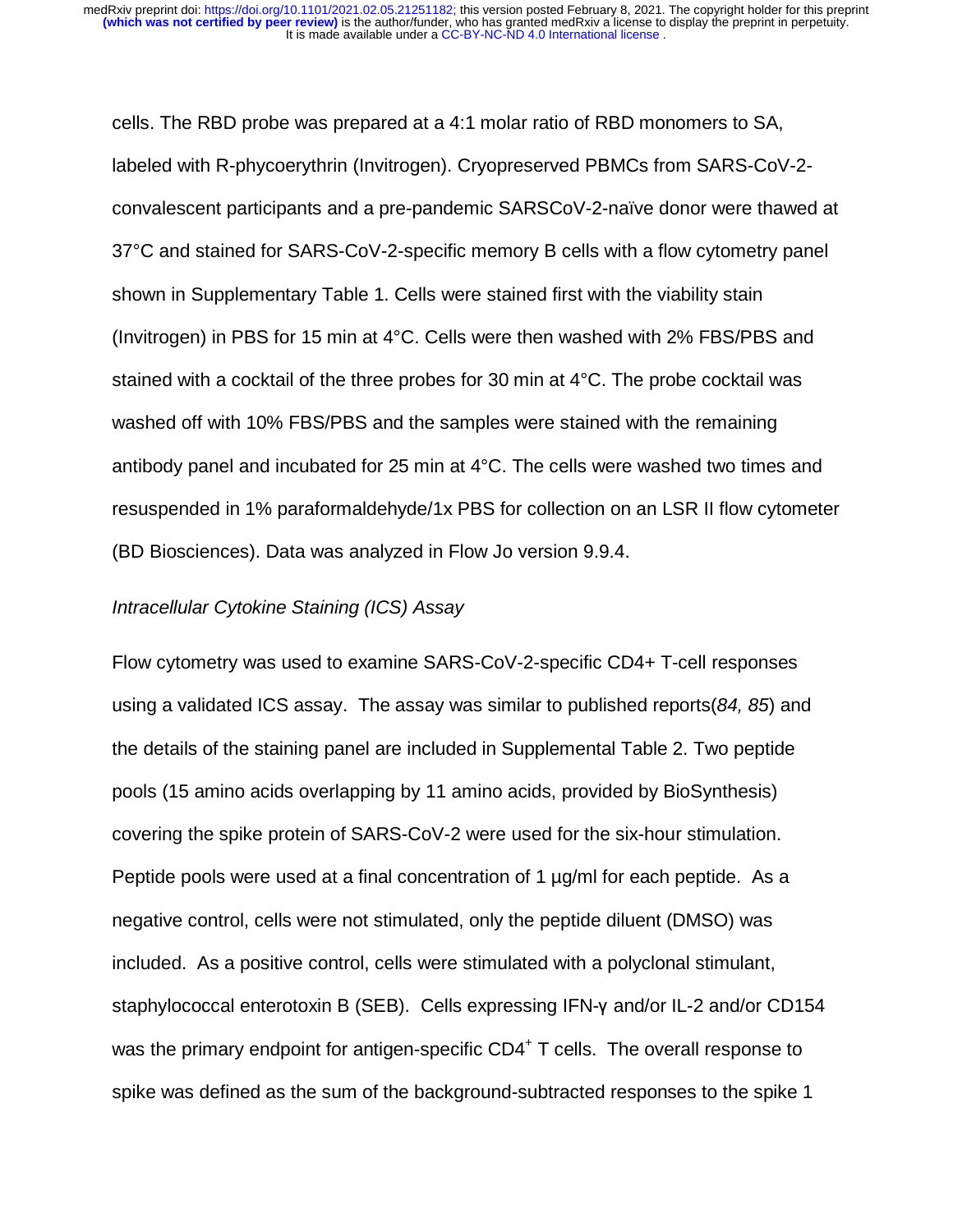and spike 2 individual pools. The total number of CD4<sup>+</sup> T cells must have exceeded 10,000 the assay data to be included in the analysis.

# *Biolayer interferometry (BLI)*

BLI experiments were performed on an Octet Red instrument at 30°C with shaking at 500-1000 rpm. mAbs were loaded at a concentration of 20 mg/mL in PBS onto Anti-Human IgG Fc capture (AHC) biosensors (Fortebio) for 300s, followed by a 60s baseline in KB buffer (1X PBS, 0.01% Tween 20, 0.01% BSA, and 0.005% NaN<sub>3</sub>, pH 7.4). Probes were then dipped in KB containing either; SARS-CoV-2 RBD (2.0µM), S-2P (0.5µM), S1 NTD (0.5µM, SinoBiological Cat # 40591-V49H) or S2 (0.5µM, SinoBiological Cat # 40590-V08B) for a 300s association phase, followed by a 300s dissociation phase in KB. The binding of mature VRC01 (*86*) was used as negative control to subtract background binding at each timepoint.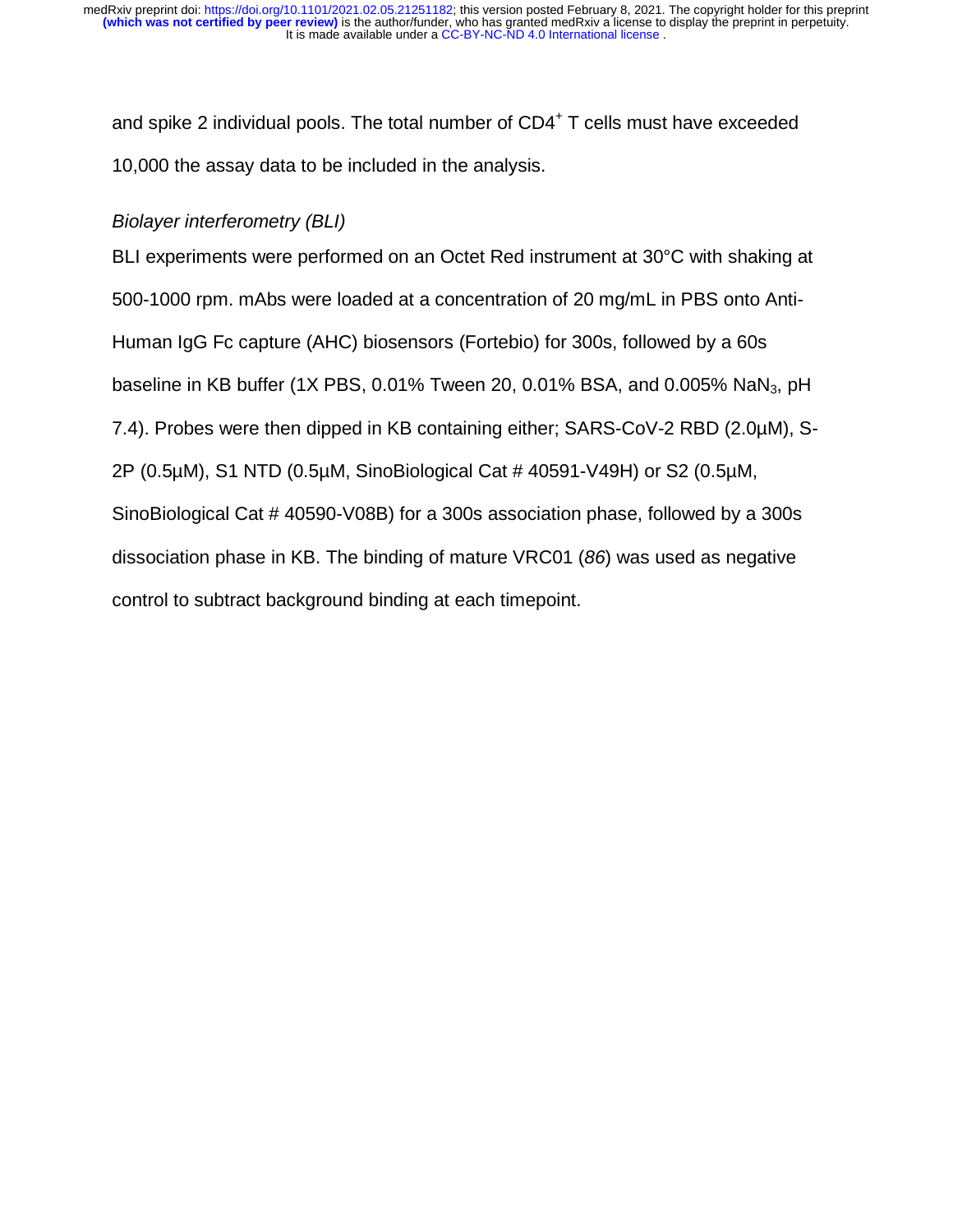# References

- $1.$
- 1. The Lancet infectious diseases 20, 533-534 (2020).<br>
2. P. Zhou et al., A pneumonia outbreak associated with a new coronavirus of probable bat origin.<br>
Nature 579, 270-273 (2020).<br>
3. N. Zhu et al., A Novel Coronavirus f The Lancet infectious diseases 20, 533-534 (2020).<br>P. Zhou et al., A pneumonia outbreak associated w<br>Nature 579, 270-273 (2020).<br>N. Zhu et al., A Novel Coronavirus from Patients wi<br>England journal of medicine 382, 727-733
- 2. P. Zhou et al., A pneumonia outbreak associated with a new coronavirus of probable bat origi<br>
2. Nature 579, 270-273 (2020).<br>
3. N. Zhu et al., A Novel Coronavirus from Patients with Pneumonia in China, 2019. The New<br>
2
- Cell 181, 281-292. e286 (2020). 3. N. Zhu et al., A Novel Coronavirus from Patients with Freumonia in China, 2015. The New<br>England journal of medicine 382, 727-733 (2020).<br>4. A. C. Walls et al., Structure, Function, and Antigenicity of the SARS-CoV-2 Spi England Journal by medicine 382, 727-733 (2020).<br>A. C. Walls *et al.*, Structure, Function, and Antigen<br>Cell 181, 281-292.e286 (2020).<br>M. Hoffmann *et al.*, SARS-CoV-2 Cell Entry Depenc<br>Clinically Proven Protease Inhibitor
- 4. A. C. Walls et al., Structure, Function, and Antigenicity of the SANS CoV-2 Spike Glycoprotein.<br> *Cell* 181, 281-292.e286 (2020).<br>
5. M. Hoffmann *et al.*, SARS-CoV-2 Cell Entry Depends on ACE2 and TMPRSS2 and Is Blocke
- Cell 181, 201 252.0200 (2020).<br>M. Hoffmann *et al.*, SARS-COV-2<br>Clinically Proven Protease Inhib<br>M. Letko, A. Marzi, V. Munster,<br>CoV-2 and other lineage B beta 5. M. Hoffmann *et al.*, SARS-CoV-2 Cell Entry Depends on ACE2 and TMPRSS2 and Is Blocked by a<br>Clinically Proven Protease Inhibitor. *Cell* **181**, 271-280.e278 (2020).<br>M. Letko, A. Marzi, V. Munster, Functional assessment CoV-2 and other lineage B betacoronaviruses. Nat Microbiol 5, 562-569 (2020).
- 
- $6.$  M. Mapp of a., Giyo Em structure of the 2015 Heovispine in the prefusion comformation. X. Ou *et al.*, Characterization of spike glycoprotein of SARS-CoV-2 on virus entry<br>cross-reactivity with SARS-CoV. Nature communications **11**, 1620 (2020).<br>D. Wrapp *et al.*, Cryo-EM structure of the 2019-nCoV spike in th 7. The conservation of spike glycoprocess of SARS-CoV-2 on virus entry and its immune<br>cross-reactivity with SARS-CoV. Nature communications 11, 1620 (2020).<br>8. D. Wrapp et al., Cryo-EM structure of the 2019-nCoV spike in t
- cross-reactivity with SARS-COV. Mature communications 11, 1620 (2020).<br>D. Wrapp et al., Cryo-EM structure of the 2019-nCoV spike in the prefusic<br>Science 367, 1260-1263 (2020).<br>A. Addetia et al., Neutralizing Antibodies Cor 8. B. Wrapp et al., Cryo-EM structure of the 2019-ncov spike in the prefusion comomation.<br>Science **367**, 1260-1263 (2020).<br>A. Addetia *et al.*, Neutralizing Antibodies Correlate with Protection from SARS-CoV-2 in Hu<br>during Science 367, 1260-1263 (2020).<br>A. Addetia *et al.*, Neutralizing Arduring a Fishery Vessel Outbrea<br>(2020).<br>I. W. Pray *et al.*, COVID-19 Outb 9. A. Addetia *et al.*, Neutralizing Antibodies Correlate with Protection from SARS-CoV-2 in Human<br>during a Fishery Vessel Outbreak with a High Attack Rate. Journal of clinical microbiology 58,<br>(2020).<br>I. W. Pray *et al.*,
- during a Fishery Vessel Outbreak with a High Attack Rate. Journal by emited microbiology 58,<br>(2020).<br>I. W. Pray et al., COVID-19 Outbreak at an Overnight Summer School Retreat Wisconsin, July<br>August 2020. MMWR. Morbidity
- (2020).<br>I. W. Pra<br>August<br>S. F. Lur<br>Worker 10. I. W. Fray et al., COVID-19 Outbreak at an Overnight Summer School Retreat - Wisconsin, July-<br>August 2020. MMWR. Morbidity and mortality weekly report 69, 1600-1604 (2020).<br>11. S. F. Lumley et al., Antibody Status and August 2020. MMWR. Morbidity and mortality weekly report 69, 1000-1604 (2020).<br>S. F. Lumley *et al.*, Antibody Status and Incidence of SARS-CoV-2 Infection in Health (<br>Workers. *The New England journal of medicine*, (2020)
- 11. S. F. Lumley et al., Antibody Status and Incidence of SARS-CoV-2 Infection in Health Care<br>
Workers. The New England journal of medicine, (2020).<br>
12. A. Chandrashekar et al., SARS-CoV-2 infection protects against recha
- Workers. The New England Journal of medicine, (2020).<br>A. Chandrashekar et al., SARS-CoV-2 infection protects a<br>Science 369, 812-817 (2020).<br>W. Deng et al., Primary exposure to SARS-CoV-2 protects<br>macaques. Science 369, 818 12. A. Chandrashekar et al., SARS-CoV-2 infection protects against rechallenge in rhesus macaques.<br>
Science 369, 812-817 (2020).<br>
13. W. Deng *et al.*, Primary exposure to SARS-CoV-2 protects against reinfection in rhesus<br> Science 369, 812-817 (2020).<br>W. Deng et al., Primary expos<br>macaques. Science 369, 818-8<br>D. S. Stephens, M. J. McElrath<br>American Medical Association
- 13. W. Deng *et al.*, Primary exposure to SARS-CoV-2 protects against reinfection in rhesus<br>macaques. Science **369**, 818-823 (2020).<br>14. D. S. Stephens, M. J. McElrath, COVID-19 and the Path to Immunity. JAMA: the journal American Medical Association 324, 1279-1281 (2020).
- 14. D. S. Stephens, M. J. McElrath, COVID-19 and the Path to Immunity. JAMA : the journal of the<br>American Medical Association 324, 1279-1281 (2020).<br>15. K. P. O'Callaghan, A. M. Blatz, P. A. Offit, Developing a SARS-CoV-2
- : the journal of the American Medical Association **324**, 437-438 (2020).<br>T. F. Rogers *et al.*, Isolation of potent SARS-CoV-2 neutralizing antibodie<br>disease in a small animal model. *Science* **369**, 956-963 (2020). K. P. O'Callaghan, A. M. Blatz, P. A. Offit, Developing a SARS-CoV-2 Vaccine at Warp Speed. JAMA<br>
16. T. F. Rogers *et al.*, Isolation of potent SARS-CoV-2 neutralizing antibodies and protection from<br>
disease in a small an
- : *the journal of the American Medical Association 324*, 437-438 (2020).<br>T. F. Rogers *et al.*, Isolation of potent SARS-CoV-2 neutralizing antibodie<br>disease in a small animal model. *Science* **369**, 956-963 (2020).<br>S. J. 16. T. F. Rogers et al., Isolation of potent SARS-CoV-2 neutralizing antibodies and protection from<br>disease in a small animal model. Science **369**, 956-963 (2020).<br>17. S. J. Zost *et al.*, Potently neutralizing and protect
- S. J. Zost *et al.*, Potently neutralizing and protective human antibodies against SARS-CoV-2.<br> *Nature* 584, 443-449 (2020).<br>
K. McMahan *et al.*, Correlates of protection against SARS-CoV-2 in rhesus macaques. *Nature*<br> 17. S. J. Zost et al., Potently Heathalizing and protective human antibodies against SARS-CoV-2.<br>
Mature **584**, 443-449 (2020).<br>
18. K. McMahan *et al.*, Correlates of protection against SARS-CoV-2 in rhesus macaques. Natu Nature 584, 443-449 (2020).<br>K. McMahan *et al.*, Correlate.<br>(2020).<br>A. Baum *et al.*, REGN-COV2 a<br>macaques and hamsters. Scie
- 18. K. McMahan et al., Correlates of proceedor against SARS-CoV-2 inflection in rhesus<br>
19. A. Baum *et al.*, REGN-COV2 antibodies prevent and treat SARS-CoV-2 infection in rhesus<br>
19. A. Schäfer *et al.*, Antibody potency (2020)<br>A. Baum<br>macaqu<br>A. Schäf<br>therapy
- 19. A. Baumet al., REGN-COV2 antibodies prevent and treat SARS-COV-2 infection in rifestas<br>macaques and hamsters. Science **370**, 1110-1115 (2020).<br>20. A. Schäfer *et al.*, Antibody potency, effector function, and combinati macaques and hamsters. Science 370, 1110-1115 (2020).<br>A. Schäfer *et al.*, Antibody potency, effector function, and<br>therapy for SARS-CoV-2 infection in vivo. *The Journal of e.*<br>M. S. Suthar *et al.*, Rapid Generation of N
- 20. A. Schäfer et al., Antibody potency, effector function, and combinations in protection and<br>therapy for SARS-CoV-2 infection in vivo. The Journal of experimental medicine 218, (2021<br>21. M. S. Suthar et al., Rapid Genera therapy for SARS-COV-2 infection in vivo. *The Sournar of experimental medicine* 210, (2021).<br>M. S. Suthar *et al.*, Rapid Generation of Neutralizing Antibody Responses in COVID-19 Patien<br>Cell reports. Medicine 1, 100040 (
- 21. M. S. Suthar et al., Rapid Generation of Neutralizing Antibody Responses in COVID-19 Patients.<br>Cell reports. Medicine 1, 100040 (2020).<br>22. E. Seydoux et al., Analysis of a SARS-CoV-2-Infected Individual Reveals Develo Centreports. Medicine 1, 100040 (2020).<br>E. Seydoux *et al.*, Analysis of a SARS-CoV<br>Neutralizing Antibodies with Limited Son 22. E. Seydoux *et al.*, Analysis of a SARS-CoV-2-Infected Individual Reveals Development of Pot<br>Neutralizing Antibodies with Limited Somatic Mutation. *Immunity* 53, 98-105 e105 (2020). Neutralizing Antibodies with Limited Somatic Mutation. Immunity 53, 98-105 e105 (2020).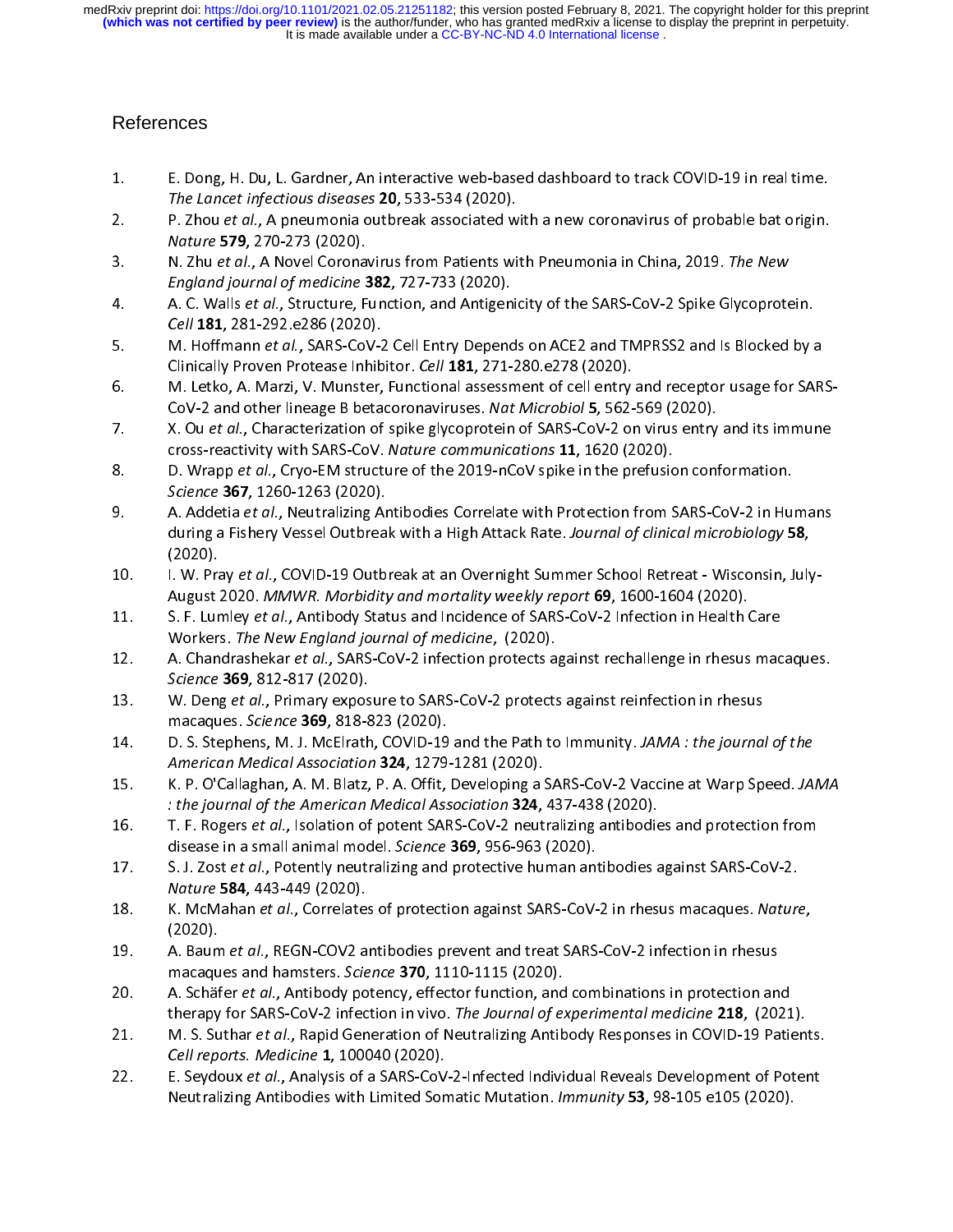- 
- 23. D. F. Robbiani et al., Convergent antibody responses to SARS-CoV-2 in convalescent individuals.<br>
24. P. J. M. Brouwer *et al.*, Potent neutralizing antibodies from COVID-19 patients define multiple<br>
targets of vulnerab Nature 584, 437-442 (2020).<br>P. J. M. Brouwer *et al.*, Poten<br>targets of vulnerability. Scien<br>J. M. Dan *et al.*, Immunologic<br>infection. Science, (2021).
- 24. Pr. 3. M. Brouwer et al., Potent neutralizing antibodies from COVID-19 patients define multiple<br>targets of vulnerability. Science 369, 643-650 (2020).<br>25. J. M. Dan et al., Immunological memory to SARS-CoV-2 assessed f
- targets of vulnerability. Science 369, 643-650 (2020).<br>J. M. Dan et al., Immunological memory to SARS-CoV-<br>infection. Science, (2021).<br>L. B. Rodda et al., Functional SARS-CoV-2-Specific Imm<br>Cell 184, 169-183.e117 (2021). 25. J. M. Dan et al., Immunological memory to SARS-CoV-2 assessed for up to 8 months after<br>infection. Science, (2021).<br>26. L. B. Rodda et al., Functional SARS-CoV-2-Specific Immune Memory Persists after Mild CO<br>27. C. Gaeb I. B. Rodda *et al.*, Function.<br>Cell **184**, 169-183.e117 (20<br>C. Gaebler *et al.*, Evolution.<br>J. Seow *et al.*, Longitudinal.
- 
- 26. L. B. Rodda et al., Functional SARS-CoV-2-Specific Immune Memory Persists after Mild COVID-15.<br>
27. C. Gaebler *et al.*, Evolution of antibody immunity to SARS-CoV-2. Nature, (2021).<br>
28. J. Seow *et al.*, Longitudinal C. Gaebler *et al.*, Evolution of antibody immunity to SARS-CoV-2. *Nature*, (2021).<br>C. Gaebler *et al.*, Evolution of antibody immunity to SARS-CoV-2. *Nature*, (2021).<br>J. Seow *et al.*, Longitudinal observation and decli 27. C. Gaebier et al., Evolution of antibody immunity to SARS-CoV-2. Mature, (2021).<br>28. J. Seow *et al.*, Longitudinal observation and decline of neutralizing antibody respo<br>29. F. Muecksch *et al.*, Longitudinal analysis
- 28. J. Seow et al., Longitudinal observation and decline of neutralizing antibody responses in the<br>three months following SARS-CoV-2 infection in humans. Nat Microbiol 5, 1598-1607 (2020).<br>29. F. Muecksch *et al.*, Longitu
- three months following SARS-Cov-2 infection in humans. Nut Microbiol 5, 1538-1607 (2020).<br>F. Muecksch *et al.*, Longitudinal analysis of serology and neutralizing antibody levels in COVID<br>convalescents. The Journal of infe 29. F. Muecksch et al., Longitudinal analysis of serology and neutralizing antibody levels in COVID19<br>convalescents. The Journal of infectious diseases, (2020).<br>30. L. Piccoli et al., Mapping Neutralizing and Immunodominan convalescents. The Journal by Injectious diseases, (2020).<br>L. Piccoli *et al.*, Mapping Neutralizing and Immunodomina<br>Receptor-Binding Domain by Structure-Guided High-Resol<br>1042.e1021 (2020).<br>T. L. Steffen *et al.*, The re 108. L. Piccoli *et al.*, Mapping Neutralizing and Immunodominant Sites on the SARS-CoV-2 Spil<br>Receptor-Binding Domain by Structure-Guided High-Resolution Serology. *Cell* 183, 1024-<br>1042.e1021 (2020).<br>31. T. L. Steffen *e*
- Receptor-Binding Bomain by Structure-Guided High-Resolution Serology. Cell 183, 1824-<br>1042.e1021 (2020).<br>T. L. Steffen *et al.*, The receptor binding domain of SARS-CoV-2 spike is the key target of<br>neutralizing antibody in
- T. L. Steffen *et al.*, T<br>T. L. Steffen *et al.*, T<br>neutralizing antibod<br>A. J. Greaney *et al.*, domain that affect r 31. T. L. Steffer et al., The receptor binding domain of SARS-CoV-2 spike is the key target of<br>neutralizing antibody in human polyclonal sera. *bioRxiv*, 2020.2008.2021.261727 (2020).<br>A. J. Greaney *et al.*, Comprehensive A. J. Greaney et al., Comprehensive mapping of mutations to the SARS-CoV-2 receptor-binding<br>domain that affect recognition by polyclonal human serum antibodies. *bioRxiv*,<br>2020.2012.2031.425021 (2021). 32. A. J. Greaney et al., Comprehensive mapping of mutations to the SARS-CoV-2 receptor-binding<br>domain that affect recognition by polyclonal human serum antibodies. *bioRxiv*,<br>2020.2012.2031.425021 (2021).<br>C. O. Barnes *et*
- domain that affect recognition by polycional human serum antibodies. *bionaly*,<br>2020.2012.2031.425021 (2021).<br>C. O. Barnes *et al.*, Structures of Human Antibodies Bound to SARS-CoV-2 Spike<br>Epitopes and Recurrent Features
- Epitopes and Recurrent Features of Antibodies. *Cell, (*2020).<br>L. Liu *et al.,* Potent neutralizing antibodies against multiple epitopes on SARS-CoV-2 spike.<br>*Nature* **584**, 450-456 (2020). 33. C. O. Barnes et al., Structures of Human Antibodies Bound to SARS-CoV-2 Spike Reveal Common<br>Epitopes and Recurrent Features of Antibodies against multiple epitopes on SARS-CoV-2 spike.<br>Nature 584, 450-456 (2020).<br>35. J
- Epitopes and Recurrent Features of Antibodies. Cell, (2020).<br>L. Liu et al., Potent neutralizing antibodies against multiple ep<br>Nature 584, 450-456 (2020).<br>J. Hansen et al., Studies in humanized mice and convalescent<br>antibo 34. L. Liu et al., Potent neutralizing antibodies against multiple epitopes on SARS-CoV-2 spike.<br>
35. J. Hansen *et al.*, Studies in humanized mice and convalescent humans yield a SARS-CoV-2<br>
36. B. Ju *et al.*, Human neut
- antibody cocktail. *Science* 369, 1010-1014 (2020).<br>
B. Ju et al., Human neutralizing antibodies elicited by SARS-CoV-2 infection. *Nature* 584, 115-11 (2020).<br>
Y. Cao et al., Potent Neutralizing Antibodies against SARS-Co 35. J. Hansen et al., Studies in humanized mice and convalescent humans yield a SARS-CoV-2<br>antibody cocktail. Science 369, 1010-1014 (2020).<br>36. B. Ju et al., Human neutralizing antibodies elicited by SARS-CoV-2 infection.
- antibody cocktail. Science 369, 1010-1014 (2020).<br>B. Ju et al., Human neutralizing antibodies elicited<br>(2020).<br>Y. Cao et al., Potent Neutralizing Antibodies agains<br>Single-Cell Sequencing of Convalescent Patients' B 36. B. Ju et al., Human neutralizing antibodies elicited by SARS-CoV-2 infection. Nature 384, 115-115<br>37. Y. Cao et al., Potent Neutralizing Antibodies against SARS-CoV-2 Identified by High-Throughput<br>Single-Cell Sequencin
- Single-Cell Sequencing of Convalescent Patients' B Cells. Cell 182, 73-84.e16 (2020).<br>X. Chi et al., A neutralizing human antibody binds to the N-terminal domain of the Spike pro<br>of SARS-CoV-2. Science 369, 650-655 (2020). Single-Cell Sequencing of Convalescent Patients' B Cells. *Cell* 182, 73-84.e16 (2020).<br>
38. X. Chi *et al.*, A neutralizing human antibody binds to the N-terminal domain of the Spike protein<br>
39. M. McCallum *et al.*, N-t Single-Cell Sequencing of Convalescent Patients' B Cells. *Cell* **182**, 73-84.e16 (2020).<br>X. Chi *et al.*, A neutralizing human antibody binds to the N-terminal domain of the S<sub>I</sub><br>of SARS-CoV-2. *Science* **369**, 650-655 (2
- 38. X. Chi et al., A neutralizing human antibody binds to the N-terminal domain of the Spike protein<br>of SARS-CoV-2. Science 369, 650-655 (2020).<br>39. M. McCallum et al., N-terminal domain antigenic mapping reveals a site of of SARS-Cov-2. Science 369, 650-655 (2020).<br>M. McCallum et al., N-terminal domain antigs<br>SARS-CoV-2. bioRxiv, 2021.2001.2014.426475<br>G. Cerutti et al., Potent SARS-CoV-2 Neutraliz<br>Domain Target a Single Supersite. bioRxiv,
- 39. M. McCallum et al., N-terminal domain antigenic mapping reveals a site of vulnerability for<br>SARS-CoV-2. bioRxiv, 2021.2001.2014.426475 (2021).<br>40. G. Cerutti et al., Potent SARS-CoV-2 Neutralizing Antibodies Directed A SARS-COV-2. bioRxiv, 2021.2001.2014.426475 (2021).<br>G. Cerutti *et al.*, Potent SARS-COV-2 Neutralizing Antib<br>Domain Target a Single Supersite. *bioRxiv*, 2021.2001.<br>G. Song *et al.*, Cross-reactive serum and memory B cel<br>a
- 40. G. Cerutti et al., Potent SARS-CoV-2 Neutralizing Antibodies Directed Against Spike N-Terminal<br>Domain Target a Single Supersite. *bioRxiv*, 2021.2001.2010.426120 (2021).<br>41. G. Song *et al.*, Cross-reactive serum and
- Bomain Target a Single Supersite. *biolity, 2021.2001.2010.420120* (2021).<br>G. Song *et al.*, Cross-reactive serum and memory B cell responses to spike p<br>and endemic coronavirus infection. *bioRxiv*, (2020).<br>C. Wang *et al.* 41. G. Song et al., Cross-reactive serum and memory B cell responses to spike protein in SARS-Cov-2<br>and endemic coronavirus infection. *bioRxiv*, (2020).<br>42. C. Wang *et al.*, Isolation of cross-reactive monoclonal antibod and endemic coronavirus infection. *bioNAN*, (2020).<br>C. Wang *et al.*, Isolation of cross-reactive monoclona<br>coronaviruses that delineate a conserved and vulner<br>2020.2010.2020.346916 (2020).<br>F. Wu *et al.*, A new coronavir 42. C. Wang *et al.*, Isolation of cross-reactive monoclonal antibodies against divergent human<br>coronaviruses that delineate a conserved and vulnerable site on the spike protein. *bioRxiv*,<br>2020.2010.2020.346916 (2020).<br>43
- coronaviruses that defineate a conserved and vulnerable site on the spike protein. bionary,<br>2020.2010.2020.346916 (2020).<br>F. Wu *et al.*, A new coronavirus associated with human respiratory disease in China. Nature<br>265-269 F. Wu *et al.*, A new coronavirus a<br>265-269 (2020).<br>L. R. Baden *et al.*, Efficacy and Sa<br>journal of medicine, (2020).<br>K. S. Sarkatt at al. SABS SaM2.
- 43. F. Wu et al., A new coronavirus associated with human respiratory disease in China. Nature 379,<br>265-269 (2020).<br>44. L. R. Baden *et al.*, Efficacy and Safety of the mRNA-1273 SARS-CoV-2 Vaccine. *The New England*<br>*jour* 265-269 (2020). *journal of medicine,* (2020).<br>45. K. S. Corbett *et al.*, SARS-CoV-2 mRNA vaccine design enabled by prototype pathogen
- preparedness. Nature 586, 567-571 (2020).  $\frac{1}{25}$ . K. S. Corbett et al., SARS-COV-2 minima vaccine design enabled by prototype pathogen preparedness. Nature 586, 567-571 (2020). preparedness. Nature 586, 567-571 (2020).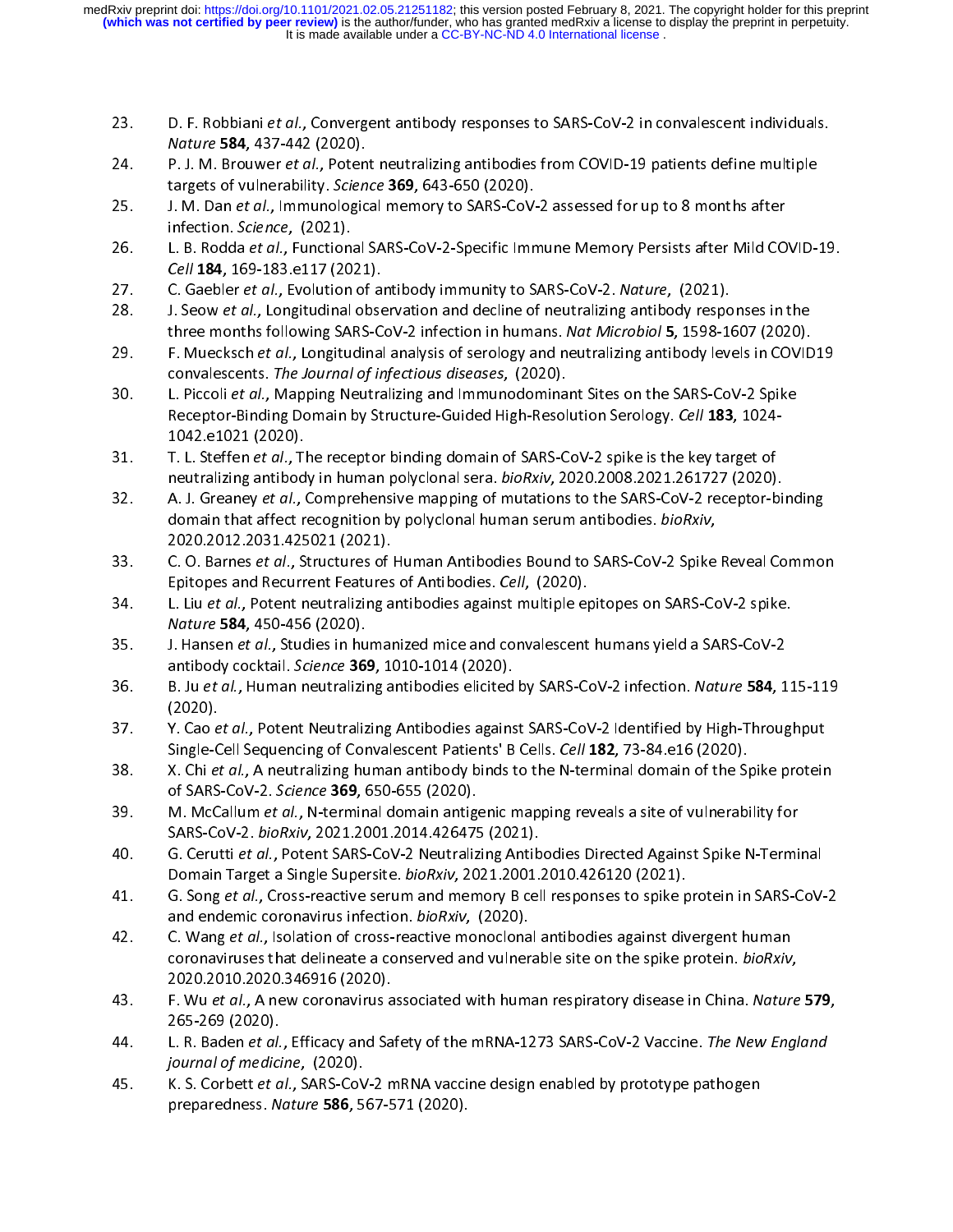- 
- 46. F. P. Polack et al., Safety and Efficacy of the BNT162b2 mRNA Covid-19 vaccine. The New<br>England journal of medicine 383, 2603-2615 (2020).<br>47. A. B. Vogel et al., A prefusion SARS-CoV-2 spike RNA vaccine is highly immu England journal of medicine 383, 2003-2013 (2020).<br>A. B. Vogel *et al.*, A prefusion SARS-CoV-2 spike RNA<br>lung infection in non-human primates. *bioRxiv*, 2020<br>L. A. Jackson *et al.*, An mRNA Vaccine against SARS-C<br>journal
- 47. A. B. Voger et al., A prefusion SARS-CoV-2 spike RNA vaccine is highly immanogenic and prevents<br>lung infection in non-human primates. *bioRxiv*, 2020.2009.2008.280818 (2020).<br>48. L. A. Jackson *et al.*, An mRNA Vaccine
- lung infection in non-hannah primates. *biolity, 2020.2009.2000.200010* (2020).<br>L. A. Jackson *et al.*, An mRNA Vaccine against SARS-CoV-2 Preliminary Report. 7<br>journal of medicine **383**, 1920-1931 (2020).<br>E. E. Walsh *e* 48. L. A. Jackson et al., An mixing vaccine against SANS-Cov-2 - Premiinary Report. The New England<br>
fournal of medicine 383, 1920-1931 (2020).<br>
49. E. E. Walsh et al., Safety and Immunogenicity of Two RNA-Based Covid-19 V Journal by medicine 383, 1920-1931 (2020).<br>E. E. Walsh *et al.*, Safety and Immunogenicit<br>The New England journal of medicine **383**, 2<br>A. Rambaut *et al.*, Transmission of SARS-CoV-2 Li
- 
- 49. E. E. Wash et al., Safety and Immunogenicity of Two RNA-Based Covid-19 Vaccine Candidates.<br>
The New England journal of medicine 383, 2439-2450 (2020).<br>
50. A. Rambaut et al. (virological.org, 2020), vol. 2021.<br>
51. E. The New England Journal of medicine 383, 2439-2430 (2020).<br>A. Rambaut *et al.* (virological.org, 2020), vol. 2021.<br>E. Volz *et al.*, Transmission of SARS-CoV-2 Lineage B.1.1.7 in Engidemiological and genetic data. *medRxiv*
- 51. E. Volz *et al.*, Transmission of SARS-CoV-2 Lineage B<br>epidemiological and genetic data. *medRxiv*, 2020.20<br>52. H. Tegally *et al.*, Emergence and rapid spread of a n<br>related coronavirus 2 (SARS-CoV-2) lineage with mu 51. E. Volz *et al.*, Transmission of SARS-CoV-2 Lineage B.1.1.7 in England: Insights from linking<br>epidemiological and genetic data. *medRxiv*, 2020.2012.2030.20249034 (2021).<br>H. Tegally *et al.*, Emergence and rapid sprea epidemiological and genetic data. *medixity*, 2020.2012.2030.20249034 (2021).<br>H. Tegally *et al.*, Emergence and rapid spread of a new severe acute respiratory<br>related coronavirus 2 (SARS-CoV-2) lineage with multiple spike 52. H. Tegally et al., Emergence and rapid spread or a new severe acute respiratory syndrome-<br>related coronavirus 2 (SARS-CoV-2) lineage with multiple spike mutations in South Africa.<br>medRxiv, 2020.2012.2021.20248640 (2020
- medRxiv, 2020.2012.2021.20248640 (2020).<br>N. G. Davies *et al.*, Estimated transmissibility and severity of novel SARS-CoV-2 Variant of<br>Concern 202012/01 in England. *medRxiv*, 2020.2012.2024.20248822 (2020).<br>E. C. Sabino medRXIV, 2020.2012.2021.2024.0040 (2020).<br>N. G. Davies *et al.*, Estimated transmissibility<br>Concern 202012/01 in England. *medRxiv*, 202<br>E. C. Sabino *et al.*, Resurgence of COVID-19 in<br>*Lancet*, (2021).
- 53. N. G. Davies et al., Estimated transmissionly and severity of novel SARS-Cov-2 variant of<br>Concern 202012/01 in England. *medRxiv*, 2020.2012.2024.20248822 (2020).<br>54. E. C. Sabino *et al.*, Resurgence of COVID-19 in M Concern 202012/01 in England. *mediatr*, 2020.2012.2024.2024.2021 (2020).<br>E. C. Sabino *et al.*, Resurgence of COVID-19 in Manaus, Brazil, despite high se<br>*Lancet*, (2021).<br>A. O'Toole *et al.* (Virological.org, 2021), vol.
- 
- Á. O'Toole et al. (Virological.org, 2021), vol. 2021.
- 54. E. C. Sabino *et al.*, Resurgence of COVID-19 in Manaus, Brazil, despite high seroprevalence.<br> *Lancet*, (2021).<br>
N. R. Faria *et al.* (Virological.org, 2021), vol. 2021.<br>
56. A. O'Toole *et al.* (Virological.org, 2021 55. N. R. Faria et al. (Virological.org, 2021), vol. 2021.<br>56. A. O'Toole *et al.* (Virological.org, 2021), vol. 2021.<br>57. K. K. Chan, T. J. C. Tan, K. K. Narayanan, E. Procko,<br>58. T. N. Starr *et al.*, Prospective mapping 56. A. O Toole et al. (Virological.org, 2021), vol. 2021.<br>57. K. K. Chan, T. J. C. Tan, K. K. Narayanan, E. Procko,<br>58. T. N. Starr et al., Prospective mapping of viral muta<br>COVID-19. Science, (2021).
- 58. T. N. Starr et al., Prospective mapping of viral mutations that escape antibodies used to treat<br>57. T. N. Starr et al., Prospective mapping of viral mutations that escape antibodies used to treat<br>59. L. Zhang et al., S
- broadly binds protein's sequence variants. bionary, (2020).<br>T. N. Starr et al., Prospective mapping of viral mutations tha<br>COVID-19. Science, (2021).<br>L. Zhang et al., SARS-CoV-2 spike-protein D614G mutation in<br>infectivity. 58. T. N. Starr et al., Prospective mapping of viral mutations that escape antibodies used to treat<br>COVID-19. Science, (2021).<br>59. L. Zhang et al., SARS-CoV-2 spike-protein D614G mutation increases virion spike density and COVID-19. Science, (2021).<br>L. Zhang et al., SARS-COV-2 :<br>infectivity. Nature communi<br>Z. Liu et al., Landscape analy<br>attenuate monoclonal and s
- 59. L. Zhang et al., SANS-Cov-2 spike-protein D614G mutation increases virion spike density and<br>infectivity. Nature communications 11, 6013 (2020).<br>60. Z. Liu et al., Landscape analysis of escape variants identifies SARS-C I. Solo (2020).<br>
Z. Liu *et al.*, Landscape analysis of escape variants ide<br>
attenuate monoclonal and serum antibody neutraliza<br>
A. Baum *et al.*, Antibody cocktail to SARS-CoV-2 spike<br>
seen with individual antibodies. Sci
- 7. Liu *et al.*, Landscape analysis of escape variants identifies SARS-CoV-2 spike mutations that<br>attenuate monoclonal and serum antibody neutralization. *bioRxiv*, (2020).<br>A. Baum *et al.*, Antibody cocktail to SARS-CoV-2
- attenuate monoclonal and serum antibody neutralization. bionally, (2020).<br>A. Baum *et al.*, Antibody cocktail to SARS-CoV-2 spike protein prevents rapid<br>seen with individual antibodies. Science **369**, 1014-1018 (2020).<br>A. 62. A. J. Greaney *et al.*, Complete Mapping of Mutations to the SARS-CoV-2 Spike Receptor-Binding<br>Domain that Escape Antibody Recognition. *Cell host & microbe* **29**, 44-57 e49 (2021).<br>Q. Li *et al.*, The Impact of Mutati seen with individual antibodies. Science 369, 1014-1018 (2020).<br>A. J. Greaney *et al.*, Complete Mapping of Mutations to the SARS<br>Domain that Escape Antibody Recognition. *Cell host & microbe* 2<br>Q. Li *et al.*, The Impact
- 62. A. J. Greaney et al., Complete Mapping of Mutations to the SARS-CoV-2 Spike Receptor-Binding<br>Domain that Escape Antibody Recognition. *Cell host & microbe* 29, 44-57.e49 (2021).<br>Q. Li et al., The Impact of Mutations in
- Q. Li et al., The Impact of Mutations in SARS-CoV-2 Spike on Viral Infectivity and Antigenicity.<br>
Cell 182, 1284-1294.e1289 (2020).<br>
Y. Weisblum *et al.*, Escape from neutralizing antibodies by SARS-CoV-2 spike protein var 63. Q. Li et al., The Impact of Mutations in SARS-CoV-2 Spike on Viral Infectivity and Antigenicity.<br>
64. Y. Weisblum *et al.*, Escape from neutralizing antibodies by SARS-CoV-2 spike protein variants.<br> *eLife* **9**, (2020) ELET 182, 1284-1294.e1289 (2020).<br>
Y. Weisblum *et al.*, Escape from net<br> *eLife* **9**, (2020).<br>
E. C. Thomson *et al.*, The circulating<br>
evading antibody-mediated immun
- 64. T. Weisblum et al., Escape from neutralizing antibodies by SARS-CoV-2 spike protein variants.<br>
eLife 9, (2020).<br>
E. C. Thomson et al., The circulating SARS-CoV-2 spike variant N439K maintains fitness while<br>
evading an elije 9, (2020).<br>E. C. Thomson *e*<br>evading antibod<br>C. K. Wibmer *et*<br>donor plasma. b
- 65. E. C. Thomson et al., The cheduating SARS-CoV-2 spike variant N439K maintains fitness while<br>evading antibody-mediated immunity. *bioRxiv*, 2020.2011.2004.355842 (2020).<br>66. C. K. Wibmer *et al.*, SARS-CoV-2 501Y.V2 esc
- evading antibody-mediated immunity. bioNxiv, 2020.2011.2004.333842 (2020).<br>C. K. Wibmer *et al.*, SARS-CoV-2 501Y.V2 escapes neutralization by South Africar<br>donor plasma. *bioRxiv*, 2021.2001.2018.427166 (2021).<br>P. Wang *e* 66. C. K. Wibmer et al., SARS-Cov-2 5011.V2 escapes neutralization by South African COVID-15<br>donor plasma. *bioRxiv*, 2021.2001.2018.427166 (2021).<br>F. Wang *et al.*, Increased Resistance of SARS-CoV-2 Variants B.1.351 and donor plasma. bioRxiv, 2021.2001.2010.427166 (2021).<br>P. Wang *et al.*, Increased Resistance of SARS-CoV-2 Varia<br>Neutralization. *bioRxiv*, 2021.2001.2025.428137 (2021).<br>Z. Wang *et al.*, mRNA vaccine-elicited antibodies to
- 67. P. Wang et al., Increased Resistance of SARS-CoV-2 variants B.1.351 and B.1.1.7 to Antibody<br>Neutralization. *bioRxiv*, 2021.2001.2025.428137 (2021).<br>68. Z. Wang *et al.*, ImRNA vaccine-elicited antibodies to SARS-CoV-2 Neutralization. bionary, 2021.2001.2025.428137 (2021).<br>2. Wang *et al.*, mRNA vaccine-elicited antibodies to SARS<br>2021.2001.2015.426911 (2021).<br>C. Graham *et al.*, Impact of the B.1.1.7 variant on neutra<br>diverse epitopes o
- 7. Vang *et al.*, mRNA vaccine-elicited antibodies to SARS-CoV-2 and circulating variants. *bioRxiv*,<br>2021.2001.2015.426911 (2021).<br>C. Graham *et al.*, Impact of the B.1.1.7 variant on neutralizing monoclonal antibodies re - C. Graham *et al.*, Impact of the B<br>C. Graham *et al.*, Impact of the B<br>diverse epitopes on SARS-CoV-2<br>X. Shen *et al.*, SARS-CoV-2 varian<br>ancestral Spike vaccines. *bioRxiv*,
- diverse epitopes on SARS-CoV-2 Spike. *bioRxiv*, 2021.2002.2003.429355 (2021).<br>To. X. Shen *et al.*, SARS-CoV-2 variant B.1.1.7 is susceptible to neutralizing antibodies elicited by ancestral Spike vaccines. *bioRxiv*, 202 diverse epitopes on SARS–CoV–2 Spike. *bioRary, 2021.2002.2003.429335* (2021).<br>X. Shen *et al.*, SARS-CoV-2 variant B.1.1.7 is susceptible to neutralizing antibodies<br>ancestral Spike vaccines. *bioRxiv*, 2021.2001.2027.4285 70. X. Shen et al., SARS-Cov-2 variant B.1.1.7 is susceptible to neutralizing antibodies elicited by<br>ancestral Spike vaccines. *bioRxiv*, 2021.2001.2027.428516 (2021). ancestral Spike vaccines. bionaly, 2021.2001.2027.428516 (2021).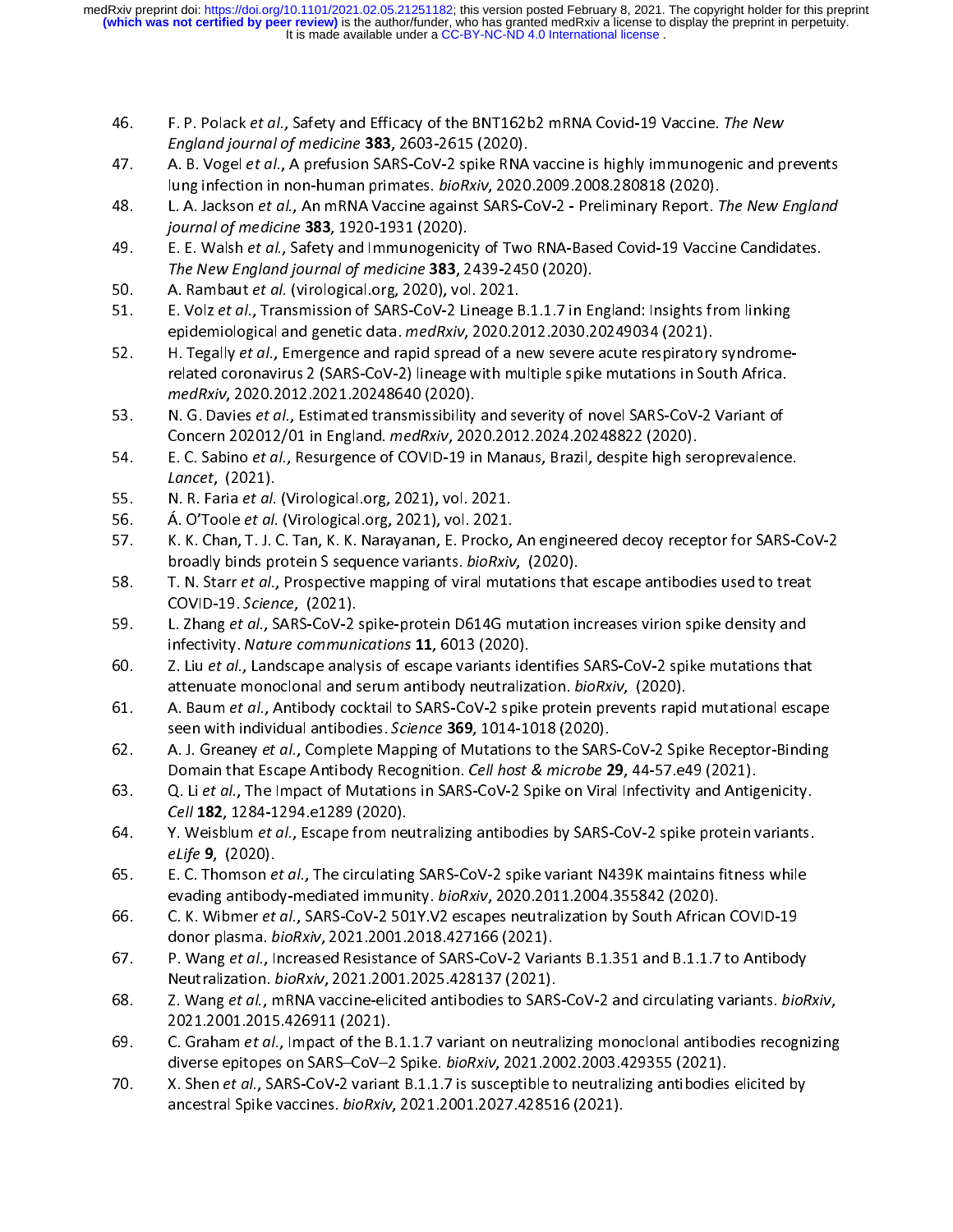- 
- 
- 
- 72. Novavax. (2021).<br>73. M. Yuan *et al.*, Stru<br>74. N. C. Wu *et al.*, An.<br>Receptor Binding D 73. M. Yuan *et al.*, Str.<br>74. N. C. Wu *et al.*, Ar<br>Receptor Binding<br>75. Y. Wu *et al.*, A no 74. M. C. Wu *et al.*, An Alternative Binding Mode of IGHV3-53 Antibodies to the SARS-CoV-2.<br>Receptor Binding Domain. *Cell reports* **33**, 108274 (2020).<br>75. Y. Wu *et al.*, A noncompeting pair of human neutralizing antibo
- 74. In the Water and Alternative Binding Mode of IGHV3-33 Antibodies to the SARS-Cov-2<br>Receptor Binding Domain. *Cell reports* **33**, 108274 (2020).<br>75. In Wu et al., A noncompeting pair of human neutralizing antibodies blo
- binding to its receptor ACE2. Science **368**, 1274-1278 (2020).<br>R. Shi et al., A human neutralizing antibody targets the recep<br>Nature 584, 120-124 (2020). 75. Y. Wu et al., A noncompeting pair of human neutralizing antibodies block COVID-19 virus<br>binding to its receptor ACE2. Science **368**, 1274-1278 (2020).<br>R. Shi et al., A human neutralizing antibody targets the receptor-b R. Shi et al., A human neutralizing antibody targets the receptor-binding site of SARS-CoV-2.
- 76. R. Shi et al., A human neutralizing antibody targets the receptor-binding site of SARS-CoV-2.<br>
77. S. Du et al., Structurally Resolved SARS-CoV-2 Antibody Shows High Efficacy in Severely Infections and Provides a Poten
- Nature 584, 120-124 (2020).<br>S. Du *et al.*, Structurally Reso<br>Hamsters and Provides a Pot.<br>N. K. Hurlburt *et al.*, Structura<br>antibody affinity maturation. 77. S. Du et al., Structurally Resolved SARS-Cov-2 Antibody Shows High Efficacy in Severely Infected<br>Hamsters and Provides a Potent Cocktail Pairing Strategy. Cell 183, 1013-1023.e1013 (2020).<br>N. K. Hurlburt et al., Struct
- Hamsters and Provides a Potent Cocktain Pairing Strategy. Cell 183, 1013-1023. E1013 (2020).<br>N. K. Hurlburt *et al.*, Structural basis for potent neutralization of SARS-CoV-2 and role of<br>antibody affinity maturation. *Natu* 78. IN: K. Hurlburt et al., Structural basis for potent neutralization of SANS-CoV-2 and role of<br>antibody affinity maturation. Nature communications 11, 5413 (2020).<br>79. I. Snijder *et al.*, An Antibody Targeting the Fusio
- antibody affinity maturation. Nature communications 11, 5413 (2020).<br>J. Snijder *et al.*, An Antibody Targeting the Fusion Machinery Neutralize<br>and Defines a Site of Vulnerability on Epstein-Barr Virus. Immunity 48, 7<br>Y. W 19. J. Shijael et al., An Antibody Targeting the Fusion Machinery Neutralizes Dual-Tropic Infection<br>and Defines a Site of Vulnerability on Epstein-Barr Virus. *Immunity* 48, 799-811 e799 (2018).<br>80. Y. Wan, J. Shang, R. Gr and Defines a Site of Vulnerability on Epstein-Barr Virus. Immunity 48, 799-811 e799 (2018).<br>
Y. Wan, J. Shang, R. Graham, R. S. Baric, F. Li, Receptor Recognition by the Novel Coronavirus<br>
from Wuhan: an Analysis Based on 81. Shang, Analysis Based on Decade-Long Structural Studies of SARS Coronavirus. Journ<br>
81. K. E. Kistler, T. Bedford, Evidence for adaptive evolution in the receptor-binding domain of<br>
81. K. E. Kistler, T. Bedford, Evide
- K. E. Kistler, T. Bedford, Evidence for adaptive evolution in the receptor-binding domain of
- K. H. D. Crawford *et al.*, Protocol and Reagents for Pseudotyping Lentiviral Particles with SARS-<br>CoV-2 Spike Protein for Neutralization Assays. *Viruses* 12, (2020). seasonal coronaviruses OC43 and 229E. *eLife* 10, (2021).<br>82. K. H. D. Crawford *et al.*, Protocol and Reagents for Pseudotyping Lentiviral Particles with SA<br>CoV-2 Spike Protein for Neutralization Assays. *Viruses* 12, (20 seasonal coronaviruses OC43 and 223E. eLife 10, (2021).<br>K. H. D. Crawford *et al.*, Protocol and Reagents for Pseudo<br>CoV-2 Spike Protein for Neutralization Assays. *Viruses* 12,<br>C. L. Hsieh *et al.*, Structure-based design
- 82. K. H. D. Crawford et al., Protocol and Reagents for Pseudotyping Lentiviral Particles with SARS-CoV-2 Spike Protein for Neutralization Assays. *Viruses* **12**, (2020).<br>83. C. L. Hsieh *et al.*, Structure-based design of
- C. L. Hsieh *et al.*, Structure-based design of prefusion-stabilized SA<br>1501-1505 (2020).<br>O. Dintwe *et al.*, OMIP-056: Evaluation of Human Conventional T C<br>Cells, and NK Cells Including Memory Phenotype by Intracellular C 83. C. L. Hsieh et al., Structure-based design of prefusion-stabilized SARS-CoV-2 spikes. Science 369,<br>84. O. Dintwe *et al.*, OMIP-056: Evaluation of Human Conventional T Cells, Donor-Unrestricted T<br>Cells, and NK Cells In 1501-1505 (2020).
- 84. O. Dintwe et al., OWIN-050. Evaluation of Human Conventional T Cells, Donor-Omestricted T<br>Cells, and NK Cells Including Memory Phenotype by Intracellular Cytokine Staining. Cytometry<br>Part A : the journal of the Interna Cells, and NK Cells Including Memory Phenotype by Intracellular Cytokine Stalling. Cytometry.<br>Part A : the journal of the International Society for Analytical Cytology 95, 722-725 (2019).<br>H. Horton et al., Optimization and H. Horton *et al.*, Optimization and validation of an 8-color intracellular cytokine staining (ICS) assay to quantify antigen-specific T cells induced by vaccination. Journal of immunological methods **323**, 39-54 (2007). 85. H. Horton et al., Optimization and validation of an 8-color intracellular cytokine standing (ICS)<br>assay to quantify antigen-specific T cells induced by vaccination. Journal of immunological<br>methods 323, 39-54 (2007).<br>8
- assay to quantify antigen-specific T cells induced by vaccination. Journal by immunological<br>methods **323**, 39-54 (2007).<br>X. Wu *et al.*, Rational design of envelope identifies broadly neutralizing human monoclona<br>antibodie antibodies to HIV-1. Science 329, 856-861 (2010). 86. X. Wu et al., Rational design of envelope identifies broadly neutralizing human monoclonal<br>antibodies to HIV-1. Science 329, 856-861 (2010).<br>**ACKNOWLEDGMENTS**

## **ACKNOWLEDGMENTS**

antibodies to HIV-1. Science 329, 856-861 (2010).<br> **ACKNOWLEDGMENTS**<br>
This work was supported by generous donations to Fred Hutch COVID-19 Research Fund, and to MJM from the Paul G. Allen Family Foundation, the Joel D. Meyers Endowed Chair, and NIAID UM1 AI068618-14S1, 2UM1 AI069481-15, and UM1A057266-S1. We thank Laura Richert Spuhler for assistance with figure preparation, Trevor Bedford for assistance in selecting the appropriate mutations in the SARS-CoV-2 spike, and Todd Haight and the Seattle Vaccine Unit specimen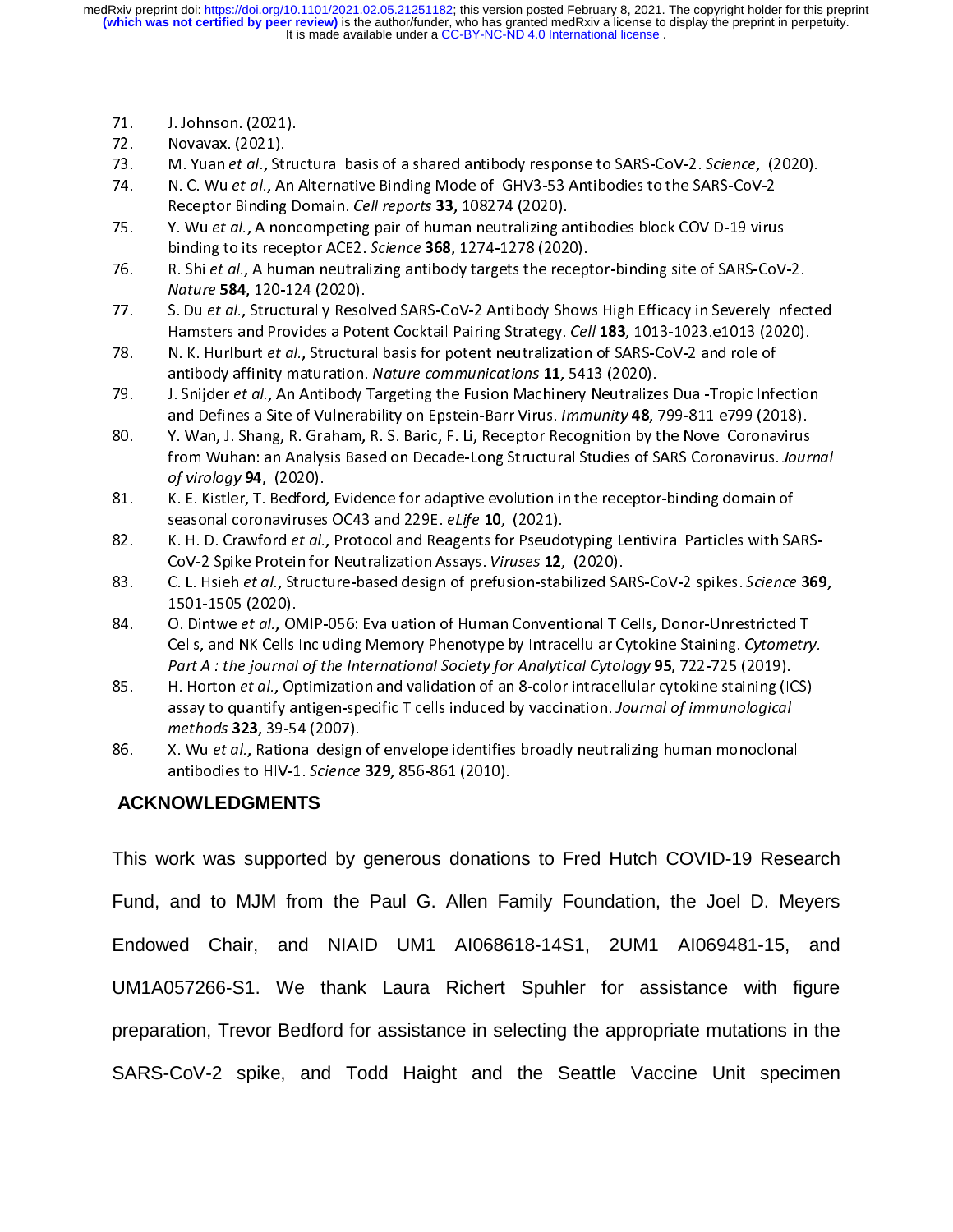processing lab and staff for their service, and the study participants for their dedication to this project.,

# **AUTHOR CONTRIBUTIONS**

Conceptualization M.J.M., A.T.M., and L.S.; Investigation, Y-H. W., E.S., M.L., V.R.,

K.W.C. Z.M., M.N., L.J.H., A.J.M., M.J, J.F, G.M., H.G., A.J.M; Writing- Original Draft,

A.T.M., and L.S.; Writing- Review & Editing, A.T.M., L.S., M.J.M., E.S., Funding

Acquisition, L.S. M.J.M; Resources, M.J.M.,J.C., A.F.; Supervision, A.T.M.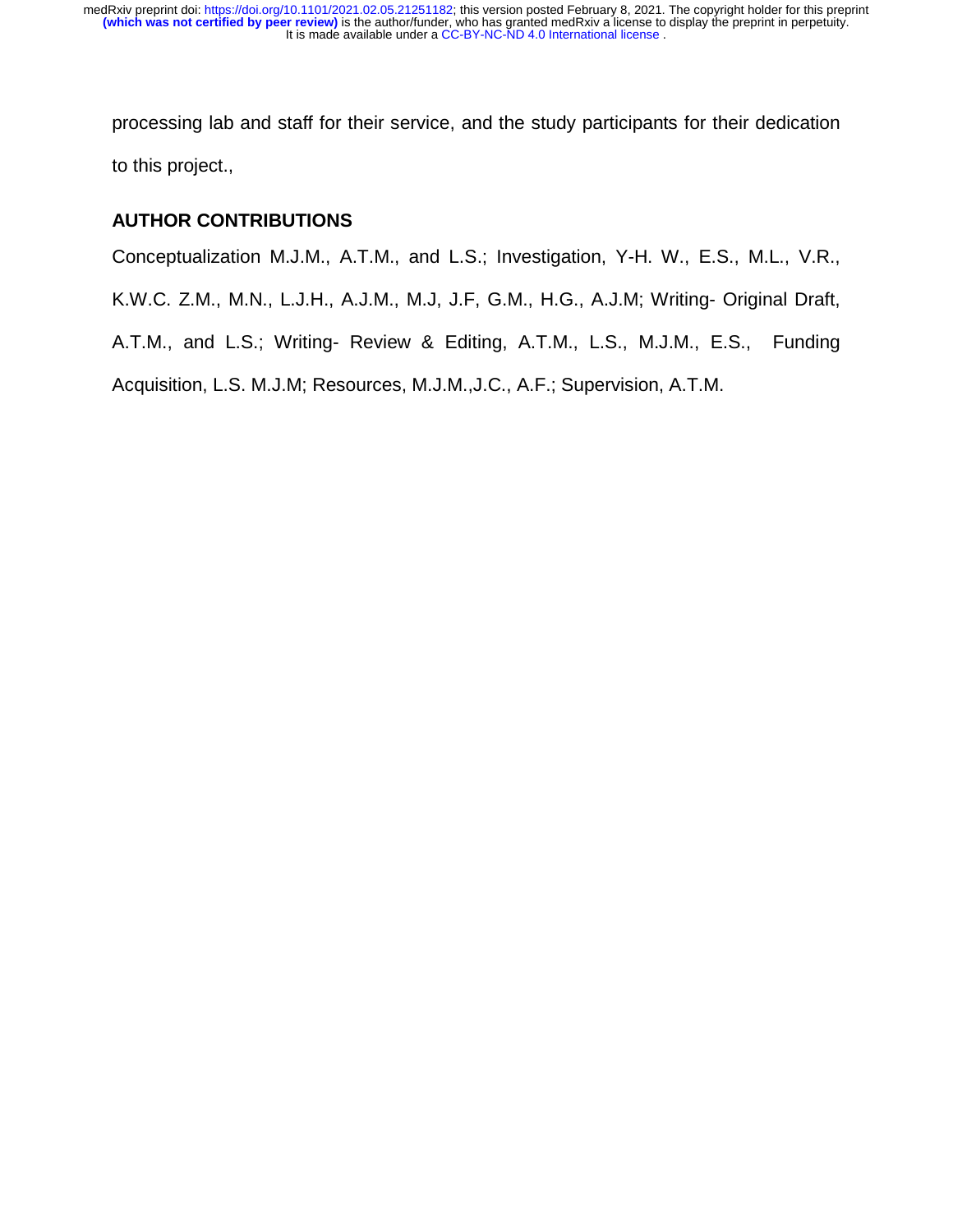| <b>Participant</b><br>ID            | Age<br>Range      | <b>Sex</b><br>at<br><b>Birth</b> | Race or<br>ethnicity | <b>Disease</b><br>severity<br>(WHO<br>scale) | <b>Days</b><br>from<br>symptom<br>onset to<br>pre-<br>vaccine<br>visit | Days from<br>pre-vaccine<br>visit to<br>vaccination | Days from<br>first<br>vaccine to<br>post-<br>vaccination<br>visit | <b>SARS-</b><br>$CoV-2$<br>Vaccine |
|-------------------------------------|-------------------|----------------------------------|----------------------|----------------------------------------------|------------------------------------------------------------------------|-----------------------------------------------------|-------------------------------------------------------------------|------------------------------------|
| A                                   | 50's              | Male                             | White                | 3                                            | 271                                                                    | $\overline{2}$                                      | 18                                                                | Pfizer                             |
| $\mathbf B$                         | 40's              | Male                             | Hispanic<br>/ Latino | 2                                            | 31                                                                     | 243                                                 | 16                                                                | Pfizer                             |
| C                                   | 50's              | Male                             | White                | 3                                            | 128                                                                    | 136                                                 | 17                                                                | Pfizer                             |
| D                                   | 60's              | Female                           | White                | 1                                            | $n/a^*$                                                                | 71                                                  | 14                                                                | Pfizer                             |
| E                                   | 50's              | Male                             | White                | $\overline{c}$                               | 247                                                                    | 66                                                  | 14                                                                | Pfizer                             |
| F                                   | 30's              | Female                           | White                | $\overline{c}$                               | 202                                                                    | 76                                                  | 18                                                                | Pfizer                             |
|                                     |                   |                                  |                      |                                              |                                                                        |                                                     |                                                                   |                                    |
| G                                   | 50's              | Female                           | White                | $\overline{c}$                               | 193                                                                    | 78                                                  | 20                                                                | Pfizer                             |
| H                                   | 40's              | Female                           | White                | 3                                            | 237                                                                    | 12                                                  | 13                                                                | Moderna                            |
|                                     | 40's              | Male                             | White                | $\overline{c}$                               | 64                                                                     | 24                                                  | 16                                                                | Moderna                            |
| J                                   | 50's              | Male                             | Asian                | 3                                            | 274                                                                    | 15                                                  | 13                                                                | Moderna                            |
| $N=10$<br>median<br>$( IQR)$ or $%$ | 55<br>(47-<br>56) | 60%<br>Male                      | 80%<br>White         | 40% WHO<br>scale 3                           | 202<br>$(128-247)$                                                     | 68<br>$(17-78)$                                     | 16<br>$(14-18)$                                                   | 70%<br>Pfizer                      |

**Table 1. Seattle COVID-19 Study Population.**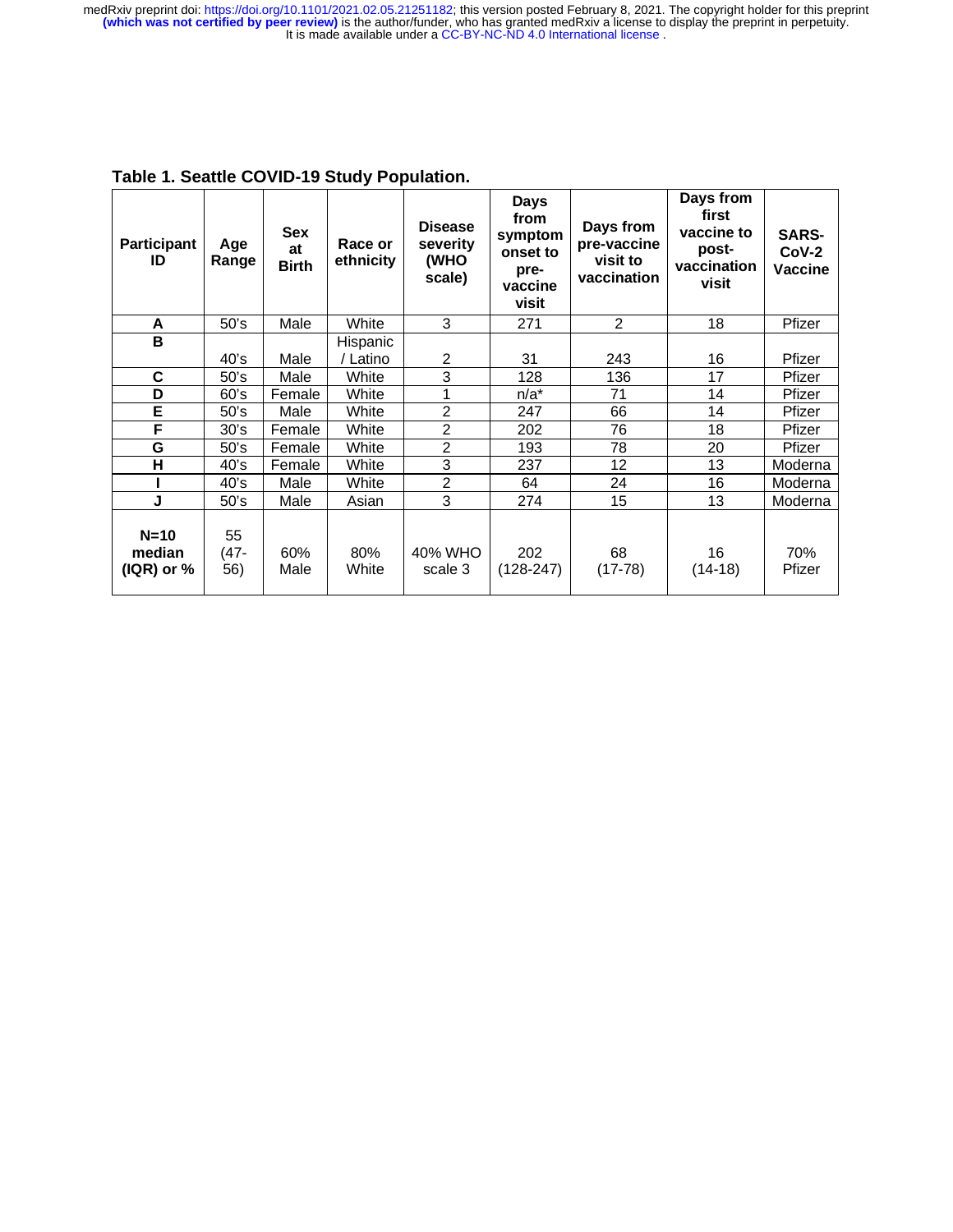medRxiv preprint doi: [https://doi.org/10.1101/2021.02.05.21251182;](https://doi.org/10.1101/2021.02.05.21251182) this version posted February 8, 2021. The copyright holder for this preprint<br>(which was not certified by peer review) is the author/funder, who has granted



**Figure 1**. The ability of the mAbs to neutralize Wuhan Hu1 and B.1351 pseudovirus infectivity in 293-ACE2 cells was measured as indicated. The epitope specificity of each mAb is shown in parentheses (RBD: receptor binding domain; NTD: N terminal domain; S2: S2 subunit; EBV: Epstein-Barr virus). Data is represenative of two independent expeiments.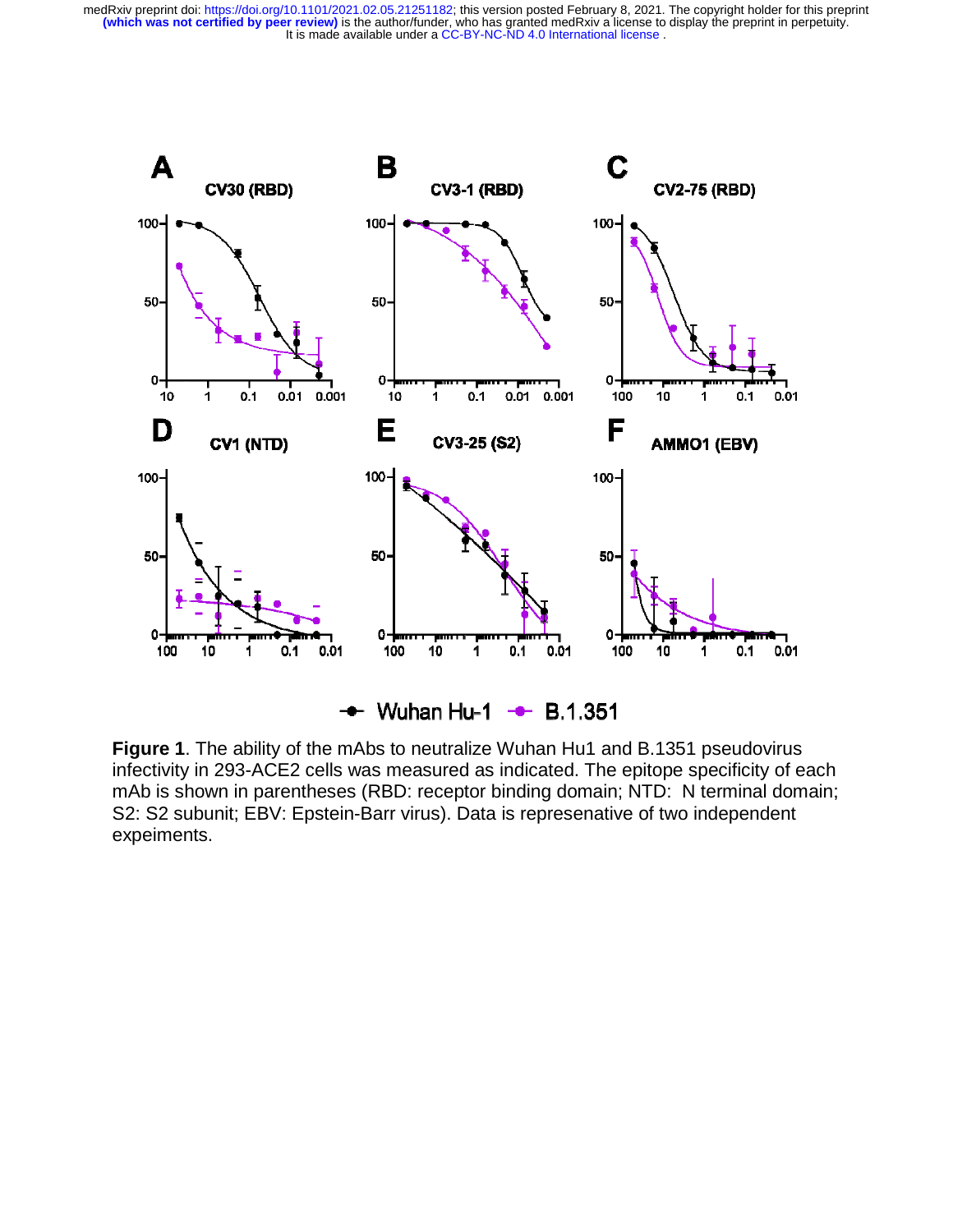

**Figure 2. A single dose of a spike-derived mRNA vaccine elicits a strong recall response.** IgG (**A**) IgA (**B**) and IgM (**C**) antibody responses specific to the receptor binding domain of the Wuhan Hu-1 strain from recovered SARS-CoV-2-infected donors were measured prior to and after a single vaccine dose as indicated. (**D**) Frequency of Wuhan Hu-1 RBD-specific IgG+ memory B cells (live, IgD, CD19<sup>+</sup>, CD20<sup>+</sup>, CD3, CD14<sup>-</sup> , CD56, singlet, lymphocytes) before and after immunization. S6P-specific IgG<sup>+</sup> (E) and IgA+ (**F**) memory B cells before and after immunization. (**G**) Frequency of S-specific CD4+ T cells expressing IFN-γ and/or IL-2 and/or CD40L. Binding of serum IgG was measured against cell-surface expressed Wuhan-Hu-1 (**H**) or B.1.351 (**I**) spike before and after immunization as indicated.